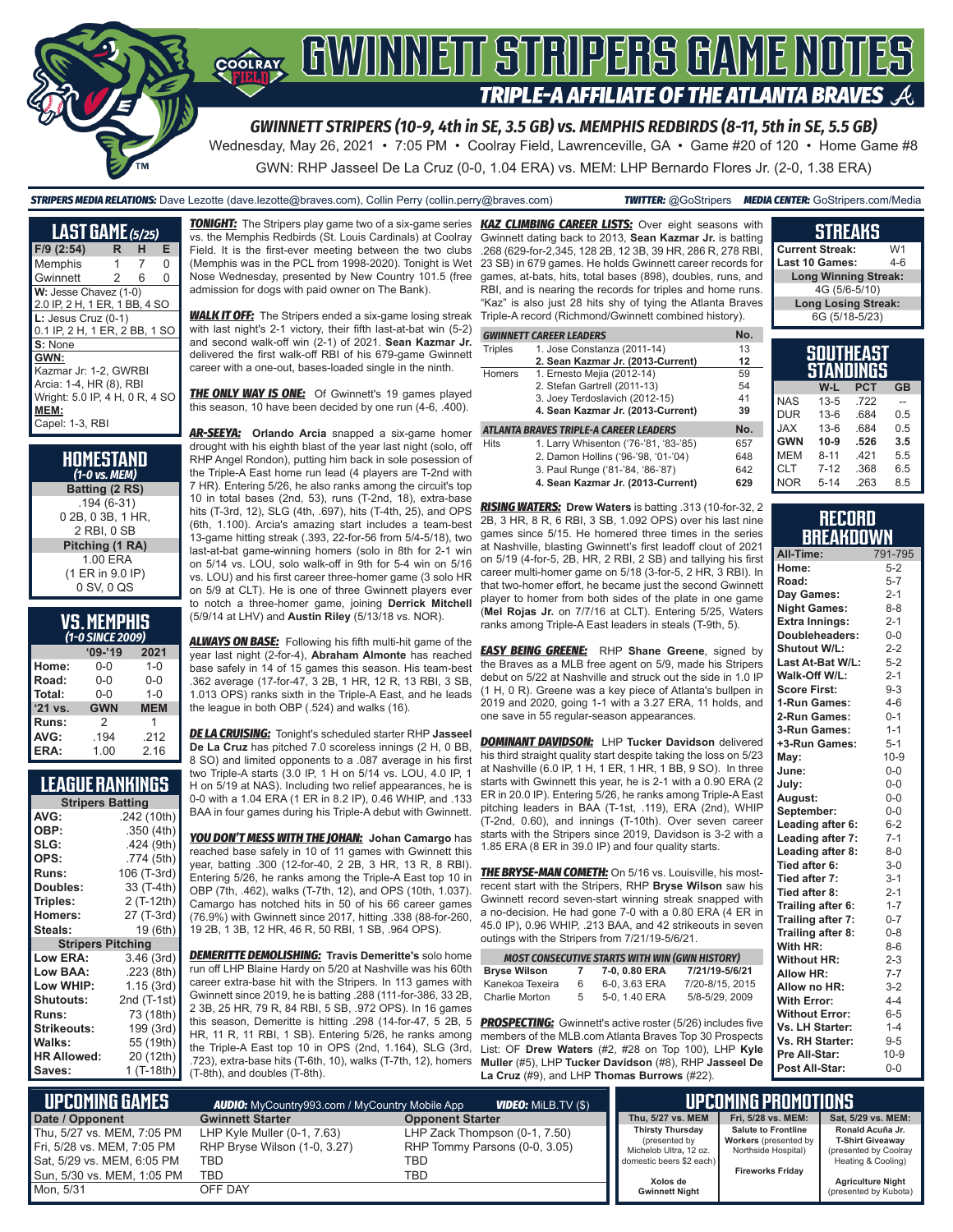

| <b>MANAGER MATT TUIASOSOPO</b>                                                                                                                                                                                                                                                                                                                                                                     | <b>GWINNETT PLAYERS USED (45 IN 2021)</b>                                                                                                                                                                                                                                                                                                   |
|----------------------------------------------------------------------------------------------------------------------------------------------------------------------------------------------------------------------------------------------------------------------------------------------------------------------------------------------------------------------------------------------------|---------------------------------------------------------------------------------------------------------------------------------------------------------------------------------------------------------------------------------------------------------------------------------------------------------------------------------------------|
| Matt Tuiasosopo enters his first season as Gwinnett manager and his third season<br>as a coach in the Atlanta Braves organization in 2021. He was named the seventh<br>manager in team history on 3/30/21. Tuiasosopo is both the youngest manager in<br>team history (age 34) and the first former Gwinnett player to manage the club (hit<br>.221 with 19 HR, 73 RBI in 178 games from 2016-17). | Pitchers (24):<br>Victor Arano, Jesse Biddle, Chasen Bradford,<br>Thomas Burrows, Jesse Chavez, Tucker Davidson,<br>Jasseel De La Cruz, Carl Edwards Jr., Jay Flaa,<br>Shane Greene, Daysbel Hernandez, Mitch Horacek,<br>Connor Johnstone, Nate Jones, Trevor Kelley, Dylan Lee,<br>Chris Martin, Kyle Muller, Sean Newcomb, Tanner Roark, |
| Tuiasosopo made his managerial debut in 2019 with Class-A Rome, leading the club<br>to a 65-74 record and earning Atlanta's Bobby Cox Award for minor league manager<br>of the year. He was set to return to Rome in 2020, but was reassigned to the Braves<br>Alternate Site at Coolray Field once the MiLB season was canceled.                                                                  | Jose Rodriguez, Edgar Santana, Bryse Wilson, Kyle Wright<br>Position (21):<br>Abraham Almonte, Orlando Arcia, Jaycob Brugman,<br>Johan Camargo, Ryan Casteel, Travis Demeritte,<br>Phillip Ervin, Ryan Goins, Terrance Gore, Guillermo Heredia,<br>Ender Inciarte, Alex Jackson, Sean Kazmar Jr., Jason Kipnis,                             |
| W-L<br><b>PCT</b><br><b>Playoffs</b><br>Tuiasosopo's Managerial Career<br>Games<br>With Gwinnett (1 Season):<br>$10 - 9$<br>19<br>.526<br>0<br>MiLB Career (2 Seasons):<br>158<br>75-83<br>$\mathbf 0$<br>.475                                                                                                                                                                                     | Jonathan Lucroy, Carlos Martinez, Jonathan Morales,<br>Yolmer Sanchez, Travis Snider, Riley Unroe, Drew Waters                                                                                                                                                                                                                              |
| All staff bios available in the 2021 Stripers Media Guide                                                                                                                                                                                                                                                                                                                                          | Italics = Player no longer in Braves organization                                                                                                                                                                                                                                                                                           |
| <b>EJECTIONS (1)</b>                                                                                                                                                                                                                                                                                                                                                                               |                                                                                                                                                                                                                                                                                                                                             |
| Player/Coach<br>Date/Inning<br><b>Umpire</b><br>5/25 vs. MEM, 7th Inning<br><b>HP Clint Vondrak</b><br>Goins, Ryan                                                                                                                                                                                                                                                                                 | <b>BASS-LANTA</b><br>Including MLB rehab assignments, 14 players have played for both Gwinnett and<br>Atlanta in 2021:<br><b>LHP Jesse Biddle</b>                                                                                                                                                                                           |
|                                                                                                                                                                                                                                                                                                                                                                                                    | <b>INF Johan Camargo</b><br><b>LHP Tucker Davidson</b>                                                                                                                                                                                                                                                                                      |
| TEAM DEFENSE (8TH IN TRIPLE-A EAST)<br><b>PCT</b><br>G<br><b>TC</b><br>Е<br><b>PO</b><br><b>DP</b><br>A                                                                                                                                                                                                                                                                                            | RHP Carl Edwards Jr.<br>OF Guillermo Heredia (Rehab)                                                                                                                                                                                                                                                                                        |
| 693<br>.983<br>507<br>174<br>12<br>19<br>17                                                                                                                                                                                                                                                                                                                                                        | OF Ender Inciarte (Rehab)                                                                                                                                                                                                                                                                                                                   |
| <b>PCT</b><br>PB<br>W-L<br><b>Catchers</b><br><b>SB</b><br>$\mathsf{cs}$<br><b>ATT</b><br>$\mathbf 0$<br>.000<br>Casteel, Ryan<br>$\mathbf{1}$<br>$\mathbf{1}$<br>$1 - 1$<br>1                                                                                                                                                                                                                     | C Alex Jackson (Rehab)<br><b>RHP Nate Jones</b>                                                                                                                                                                                                                                                                                             |
| $\mathbf 0$<br>.000<br>$\mathbf 0$<br>$1 - 2$<br>Jackson, Alex<br>$\mathbf{1}$<br>1                                                                                                                                                                                                                                                                                                                | INF Sean Kazmar Jr.                                                                                                                                                                                                                                                                                                                         |
| $\overline{2}$<br>6<br>.333<br>Lucroy, Jonathan<br>4<br>$\mathbf{1}$<br>$0 - 4$<br>3<br>0<br>3<br>.000<br>Martinez, Carlos<br>1<br>$2 - 1$                                                                                                                                                                                                                                                         | RHP Chris Martin (Rehab)<br><b>LHP Sean Newcomb</b>                                                                                                                                                                                                                                                                                         |
| 0<br>$\mathbf 0$<br>0<br>$\mathbf 0$<br>Mathis, Jeff<br>$\frac{1}{2}$<br>0-0                                                                                                                                                                                                                                                                                                                       | RHP Edgar Santana<br><b>RHP Bryse Wilson</b>                                                                                                                                                                                                                                                                                                |
| $\overline{2}$<br>$\overline{2}$<br>4<br>$\mathbf 0$<br>Morales, Jonathan<br>.500<br>$6 - 1$<br>11<br>4<br>15<br>3<br>Total:<br>.267<br>$10-9$                                                                                                                                                                                                                                                     | <b>RHP Kyle Wright</b>                                                                                                                                                                                                                                                                                                                      |
|                                                                                                                                                                                                                                                                                                                                                                                                    |                                                                                                                                                                                                                                                                                                                                             |
| <b>Outfield Assists (3):</b><br>Almonte (1), Inciarte (1), Waters (1)<br>Pitcher Pickoffs (1):<br>Muller (1)                                                                                                                                                                                                                                                                                       | <b>BRAVES ON REHAB</b>                                                                                                                                                                                                                                                                                                                      |
| <b>Catcher Pickoffs (1):</b><br>Casteel (1)                                                                                                                                                                                                                                                                                                                                                        | Four Atlanta players have been assigned to rehab with Gwinnett in 2021.                                                                                                                                                                                                                                                                     |
|                                                                                                                                                                                                                                                                                                                                                                                                    | Player<br><b>Injury</b><br><b>Rehab Dates</b>                                                                                                                                                                                                                                                                                               |
| <b>STARTS</b>                                                                                                                                                                                                                                                                                                                                                                                      | <b>RHP Chris Martin</b><br>Right Shoulder Inflammation (4/7)<br>$5/5 - 5/11$<br><b>OF Ender Inciarte</b><br>Strained Left Hamstring (4/17)<br>$5/6 - 5/12$                                                                                                                                                                                  |
| <b>By Batting Order</b>                                                                                                                                                                                                                                                                                                                                                                            | 5/14<br>OF Guillermo Heredia<br>Right Hamstring Inflammation (5/1)                                                                                                                                                                                                                                                                          |
| Waters (12), Inciarte (6), Ervin (1)<br>1:<br>Arcia (7), Goins (5), Waters (3), Camargo (1), Heredia (1), Kipnis (1), Sanchez (1)<br>2:                                                                                                                                                                                                                                                            | Strained Left Hamstring (5/2)<br>C Alex Jackson<br>5/21-Current                                                                                                                                                                                                                                                                             |
| Arcia (11), Camargo (4), Lucroy (3), Jackson (1)<br>3:                                                                                                                                                                                                                                                                                                                                             |                                                                                                                                                                                                                                                                                                                                             |
| Demeritte (7), Camargo (6), Almonte (3), Jackson (1), Kazmar Jr. (1), Lucroy (1)<br>4:<br>Almonte (8), Kazmar Jr. (4), Demeritte (3), Snider (2), Jackson (1), Sanchez (1)<br>5:                                                                                                                                                                                                                   |                                                                                                                                                                                                                                                                                                                                             |
| Ervin (4), Goins (3), Sanchez (3), Snider (3), Almonte (2), Casteel (2),<br>6:<br>Demeritte (1), Kazmar Jr. (1)                                                                                                                                                                                                                                                                                    |                                                                                                                                                                                                                                                                                                                                             |
| Ervin (5), Goins (5), Kazmar Jr. (3), Morales (2), Sanchez (2), Almonte (1),<br>7:                                                                                                                                                                                                                                                                                                                 |                                                                                                                                                                                                                                                                                                                                             |
| Snider (1)<br>Sanchez (6), Morales (5), Casteel (2), Goins (2), Brugman (1), Gore (1),<br>8:                                                                                                                                                                                                                                                                                                       | LAST AT-BAT WINS (5)                                                                                                                                                                                                                                                                                                                        |
| Martinez (1), Unroe (1)<br>Casteel (2), Martinez (2), Morales (1), Unroe (1)<br>9:                                                                                                                                                                                                                                                                                                                 | The Stripers are 5-2 (.714) in games decided in the last at-bat in 2021.                                                                                                                                                                                                                                                                    |
| Pitcher Spot (13)                                                                                                                                                                                                                                                                                                                                                                                  | Date/Opponent<br><b>Score</b><br><b>Game-Winning Play</b>                                                                                                                                                                                                                                                                                   |
| <b>By Position</b><br>Morales (7), Lucroy (4), Jackson (3), Martinez (3), Casteel (2)<br>C:                                                                                                                                                                                                                                                                                                        | 5/4 at Charlotte<br>10-9 (12th)<br>Almonte scores on E4 (Reynolds)<br>5/9 at Charlotte<br>12-9 (10th)<br>Camargo RBI single                                                                                                                                                                                                                 |
| Camargo (6), Casteel (4), Kazmar Jr. (4), Snider (3), Unroe (2)<br>1B:<br><b>2B:</b> Goins (13), Sanchez (4), Kazmar Jr. (1), Kipnis (1)                                                                                                                                                                                                                                                           | Arcia 2-out solo HR<br>5/14 vs. Louisville<br>$2-1$ (8th)<br>5/16 vs. Louisville<br>$5-4$ (9th)*<br>Arcia walk-off solo HR                                                                                                                                                                                                                  |
| 3B: Sanchez (8), Camargo (5), Kazmar Jr. (4), Goins (1), Morales (1)                                                                                                                                                                                                                                                                                                                               | 5/25 vs. Memphis<br>$2-1$ (9th) <sup>*</sup><br>Kazmar walk-off single                                                                                                                                                                                                                                                                      |
| <b>SS:</b> Arcia (17), Goins (1), Sanchez (1)<br>LF: Ervin (7), Almonte (5), Demeritte (2), Waters (2), Gore (1), Heredia (1),                                                                                                                                                                                                                                                                     |                                                                                                                                                                                                                                                                                                                                             |
| Snider (1)<br>$CF:$ Waters (12), Inciarte (5), Ervin (2)                                                                                                                                                                                                                                                                                                                                           |                                                                                                                                                                                                                                                                                                                                             |
| $RF:$ Almonte (8), Demeritte (8), Ervin (1), Snider (1), Waters (1)                                                                                                                                                                                                                                                                                                                                | *Denotes "walk-off" win                                                                                                                                                                                                                                                                                                                     |
| <b>DH:</b> Almonte (1), Arcia (1), Brugman (1), Demeritte (1), Inciarte (1), Snider (1)                                                                                                                                                                                                                                                                                                            |                                                                                                                                                                                                                                                                                                                                             |
|                                                                                                                                                                                                                                                                                                                                                                                                    | <b>VS. 2021 OPPONENTS</b><br>Home<br>Road<br><b>Total</b><br>Home<br>Road<br>Total                                                                                                                                                                                                                                                          |
|                                                                                                                                                                                                                                                                                                                                                                                                    | <b>CHA</b><br>$5 - 1$<br>$5-1$<br>COL<br>---<br>---<br>---<br>$---$                                                                                                                                                                                                                                                                         |
|                                                                                                                                                                                                                                                                                                                                                                                                    | <b>DUR</b><br>LOU<br>$4 - 2$<br>4-2<br>$\qquad \qquad \cdots$<br>---<br>$\qquad \qquad \cdots$<br>$\hspace{0.05cm} \ldots$                                                                                                                                                                                                                  |
|                                                                                                                                                                                                                                                                                                                                                                                                    | <b>JAX</b><br><b>MW DIV</b><br>$4 - 2$<br>$0-0$<br>$4 - 2$<br>---<br>$\qquad \qquad \cdots$<br>---<br><b>MEM</b><br>$1 - 0$<br>$1 - 0$<br>$\qquad \qquad \cdots$                                                                                                                                                                            |
|                                                                                                                                                                                                                                                                                                                                                                                                    | <b>NAS</b><br>$0-6$<br>$0-6$<br>---                                                                                                                                                                                                                                                                                                         |

NOR --- --- --- ---**SE DIV 1-0 5-7 6-7**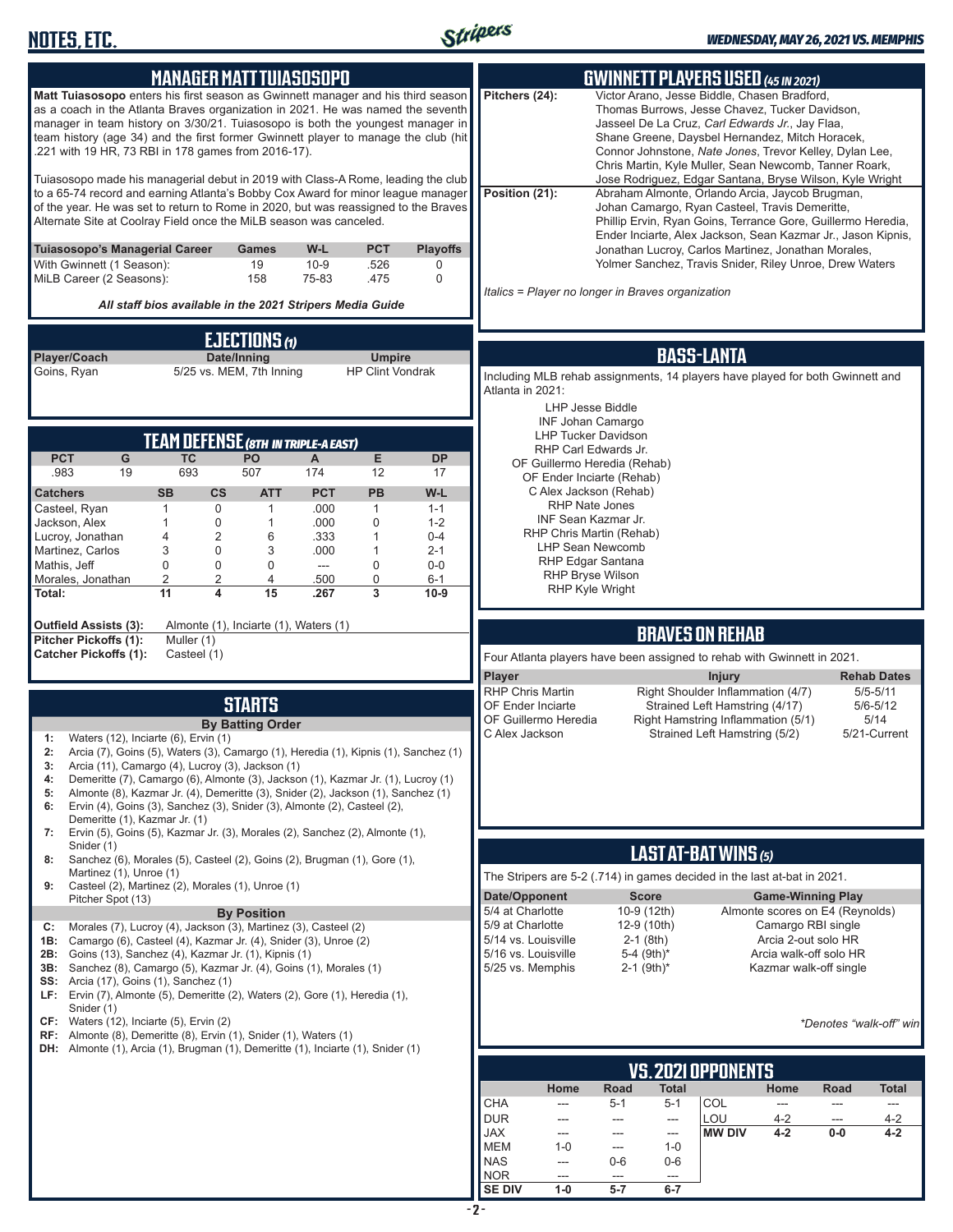# **STARTING PITCHER**



**ON BRAVES 40-MAN ROSTER**

#### *WEDNESDAY, MAY 26, 2021 VS. MEMPHIS*

# **60****JASSEEL DE LA CRUZ**

**B/T:** R/R **BORN:** 6/26/97 in Hato Mayor, Dominican Republic (Age 23)<br>**HT:** 6-1 **ACQUIRED:** Signed by the Atlanta Braves as a non-drafted f **HT:** 6-1 **ACQUIRED:** Signed by the Atlanta Braves as a non-drafted free agent **WT:** 200 (6/1/15). **BIO ON PAGE 38 OF MEDIA GUIDE**

*TONIGHT'S START:* De La Cruz makes his third start (5th appearance) of the season in game two of this six-game series vs. Memphis ... It is the 81st appearance and 53rd start of his MiLB career ... He enters play riding an 8.0-inning scoreless streak (2 H, 0 BB, 9 SO) spanning his last three outings (2 starts) with Gwinnett.

**PROSPECTING:** De La Cruz is currently ranked Atlanta's No. 9 prospect by MLB.com ... He entered 2021 ranked the Braves' No. 13 prospect by *Baseball America*.

*2021 SEASON:* Began the year on Gwinnett's Opening Night roster after pitching at the Alternate Training Site at Coolray Field in April ... Recalled by Atlanta on 5/8, but did not make his MLB debut before being optioned back to Gwinnett on 5/10 ... Is 0-0 with a 5.40 ERA (1 ER in 1.2 IP) in two relief outings and 0-0 with a 0.00 ERA (0 ER in 7.0 IP) in two starts for the Stripers during his Triple-A debut.

*2021 SPRING TRAINING:* Went 0-0 with a 13.50 ERA (3 ER in 2.0 IP, 3 H, 3 BB, 3 SO) and one save in two relief outings before being optioned to Gwinnett on 3/12.

*2020 SEASON:* Was a member of Atlanta's 60-man player pool and spent the majority of the season at the Alternate Training Site in Gwinnett ... Recalled by the Braves for the first time in his career on 9/15, but did not make his MLB debut (optioned on 9/16).

*CAREER ACCOLADES:* **2019:** Florida State League Pitcher of the Week on 5/19 after tossing the first no-hitter in Advanced-A Florida FireFrogs history on 5/18 vs. Jupiter (9.0 IP, 2 BB, 4 SO, 89 pitches in 12-0 win).

| <b>DE LA CRUZ'S OVERALL STATS</b> |                     |         |            |       |           |           |           |            |      |  |  |  |
|-----------------------------------|---------------------|---------|------------|-------|-----------|-----------|-----------|------------|------|--|--|--|
| Year                              | Team                | W-L     | <b>ERA</b> | G/GS  | <b>HR</b> | <b>BB</b> | <b>SO</b> | <b>BAA</b> | WHIP |  |  |  |
|                                   | 2021 Gwinnett (AAA) | $0 - 0$ | 1.04       | 4/2   |           |           | 10        | .133       | 0.46 |  |  |  |
| MiLB Career:                      |                     | $16-17$ | 3.56       | 80/52 | 18        | 124       | 270       | 220        | 1.22 |  |  |  |
| MLB Career:                       |                     | $0 - 0$ | $---$      | 0/0   |           |           |           | ---        |      |  |  |  |

|       | DE LA CRUZ'S 2021 SPLITS (WITH GWINNETT) |          |                |  |  |  |  |  |  |  |  |  |  |
|-------|------------------------------------------|----------|----------------|--|--|--|--|--|--|--|--|--|--|
| Home: | $0-0, 0.00$ ERA (2G)                     | Vs. LHB: | .100 BAA. 0 HR |  |  |  |  |  |  |  |  |  |  |
| Road: | 0-0, 1.93 ERA (2G)                       | Vs. RHB: | .150 BAA. 1 HR |  |  |  |  |  |  |  |  |  |  |

|         | <b>DE LA CRUZ VS. MEMPHIS</b> |            |   |           |     |   |    |           |           |           |  |  |  |
|---------|-------------------------------|------------|---|-----------|-----|---|----|-----------|-----------|-----------|--|--|--|
|         | W-L                           | <b>ERA</b> | G | <b>GS</b> | ΙP  | н | ER | <b>HR</b> | <b>BB</b> | <b>SO</b> |  |  |  |
| 2021:   | $0 - 0$                       | 0.00       |   |           | 0.0 |   |    |           |           |           |  |  |  |
| Career: | $0 - 0$                       | 0.00       |   | O         | 0.0 |   |    |           |           |           |  |  |  |

| <b>DE LA CRUZ'S HIGHS &amp; LOWS</b>   |                           |                                  |  |  |  |  |  |  |  |  |  |
|----------------------------------------|---------------------------|----------------------------------|--|--|--|--|--|--|--|--|--|
| Career (MiLB and MLB)<br><b>Season</b> |                           |                                  |  |  |  |  |  |  |  |  |  |
| IP:                                    | 4.0 $(5/19)$ ( $(0)$ NAS) | 9.0 (5/18/19, FLA vs. JUP)       |  |  |  |  |  |  |  |  |  |
| Iso:                                   | $5(5/19)$ ( $\odot$ NAS)  | 10 (7/7/19, MIS vs. BLX)         |  |  |  |  |  |  |  |  |  |
| BB:                                    |                           | 5 (3x, last: 7/15/19, MIS @ JAX) |  |  |  |  |  |  |  |  |  |
| H:                                     | $2(5/5)$ $\omega$ CLT)    | 9 (8/4/18, ROM @ GVL)            |  |  |  |  |  |  |  |  |  |
| ER:                                    | 1 $(5/5)$ @ CLT)          | 8 (7/4/18, ROM @ ASH)            |  |  |  |  |  |  |  |  |  |
| Low-Hit CG:                            |                           | 0 Hits (5/18/19, FLA vs. JUP)    |  |  |  |  |  |  |  |  |  |
| Low-ER CG:                             |                           | 0 Runs (5/18/19, FLA vs. JUP)    |  |  |  |  |  |  |  |  |  |

| DE LA CRUZ AT THE PLATE |      |     |   |          |                  |    |           |            |           |           |  |  |
|-------------------------|------|-----|---|----------|------------------|----|-----------|------------|-----------|-----------|--|--|
|                         | AVG. | ΔR. | R | н        | 2B               | 3B | <b>HR</b> | <b>RBI</b> | <b>BB</b> | <b>SO</b> |  |  |
| 2021:                   | .000 |     |   | $\Omega$ | $\left( \right)$ |    |           |            |           |           |  |  |
| MiLB Career:            | .056 | 18  |   |          |                  |    |           |            |           |           |  |  |
| MLB Career:             | $-$  |     |   |          |                  |    |           |            |           |           |  |  |

|             | DE LA CRUZ'S 2021 STARTS (ALL LEVELS) |               |     |              |              |             |                |             |                |         |                               |               |                                                       |
|-------------|---------------------------------------|---------------|-----|--------------|--------------|-------------|----------------|-------------|----------------|---------|-------------------------------|---------------|-------------------------------------------------------|
| <b>Team</b> | Date/Opp.                             | <b>Result</b> | IP  | H            | $\mathsf{R}$ |             |                | ER HR BB SO |                | $NP-S$  | Opp. Starter                  | <b>Result</b> | <b>Notes</b>                                          |
| <b>GWN</b>  | 5/14 vs. LOU                          | <b>ND</b>     | 3.0 | $\mathbf{1}$ | 0            | 0           | $\mathbf 0$    | $\pmb{0}$   | 3              | 35-25   | Riley O'Brien<br>Wade LeBlanc | W, 2-1        | Faced 9 batters in his first Triple-A start.          |
| <b>GWN</b>  | $5/19$ at NAS                         | ND            | 4.0 | $\mathbf{1}$ | $\mathbf 0$  | $\mathbf 0$ | $\overline{0}$ | $\mathbf 0$ | $\overline{5}$ | $53-31$ |                               |               | L, 5-4 (10) Set season highs for innings, strikeouts. |
|             |                                       |               |     |              |              |             |                |             |                |         |                               |               |                                                       |
|             |                                       |               |     |              |              |             |                |             |                |         |                               |               |                                                       |
|             |                                       |               |     |              |              |             |                |             |                |         |                               |               |                                                       |
|             |                                       |               |     |              |              |             |                |             |                |         |                               |               |                                                       |
|             |                                       |               |     |              |              |             |                |             |                |         |                               |               |                                                       |
|             |                                       |               |     |              |              |             |                |             |                |         |                               |               |                                                       |
|             |                                       |               |     |              |              |             |                |             |                |         |                               |               |                                                       |
|             |                                       |               |     |              |              |             |                |             |                |         |                               |               |                                                       |
|             |                                       |               |     |              |              |             |                |             |                |         |                               |               |                                                       |
|             |                                       |               |     |              |              |             |                |             |                |         |                               |               |                                                       |
|             |                                       |               |     |              |              |             |                |             |                |         |                               |               |                                                       |
|             |                                       |               |     |              |              |             |                |             |                |         |                               |               |                                                       |
|             |                                       |               |     |              |              |             |                |             |                |         |                               |               |                                                       |
|             |                                       |               |     |              |              |             |                |             |                |         |                               |               |                                                       |
|             |                                       |               |     |              |              |             |                |             |                |         |                               |               |                                                       |
|             |                                       |               |     |              |              |             |                |             |                |         |                               |               |                                                       |
|             |                                       |               |     |              |              |             |                |             |                |         |                               |               |                                                       |
|             |                                       |               |     |              |              |             |                |             |                |         |                               |               |                                                       |
|             |                                       |               |     |              |              |             |                |             |                |         |                               |               |                                                       |
|             |                                       |               |     |              |              |             |                |             |                |         |                               |               |                                                       |
|             |                                       |               |     |              |              |             |                |             |                |         |                               |               |                                                       |
|             |                                       |               |     |              |              |             |                |             |                |         |                               |               |                                                       |
|             |                                       |               |     |              |              |             |                |             |                |         |                               |               |                                                       |
|             |                                       |               |     |              |              |             |                |             |                |         |                               |               |                                                       |
|             |                                       |               |     |              |              |             |                |             |                |         |                               |               |                                                       |
|             |                                       |               |     |              |              |             |                |             |                |         |                               |               |                                                       |

| <b>STRIPERS STARTING PITCHERS</b> |         |            |    |    |                 |                       |                                                                         |  |  |  |  |
|-----------------------------------|---------|------------|----|----|-----------------|-----------------------|-------------------------------------------------------------------------|--|--|--|--|
| <b>Pitcher</b>                    | W-L     | <b>ERA</b> | GS | QS | <b>Team W-L</b> | <b>Run Support</b>    | <b>Last Gwinnett Start</b>                                              |  |  |  |  |
| Davidson, Tucker                  | $2 - 1$ | 0.90       |    |    | $2 - 1$         | 5.33 RPG (16 Tot.)    | 5/23 at NAS (L, 1): 6.0 IP, 1 H, 1 R, 1 ER, 1 BB, 9 SO, 1 HR (82p/51s)  |  |  |  |  |
| De La Cruz, Jasseel               | $0-0$   | 0.00       |    |    | 1-1             | 1.00 RPG (2 Tot.)     | 5/19 at NAS (ND): 4.0 IP, 1 H, 0 R, 0 BB, 5 SO (53p/31s)                |  |  |  |  |
| Johnstone, Connor                 | 1-2     | 4.50       |    |    | $1 - 2$         | 3.33 RPG (10 Tot.)    | 5/13 vs. LOU (L, 1): 4.0 IP, 5 H, 5 R, 5 ER, 0 BB, 3 SO, 2 HR (63p/43s) |  |  |  |  |
| Muller, Kyle                      | $0 - 1$ | 7.63       |    |    | $3 - 1$         | 2.75 RPG (11 Tot.)    | 5/21 at NAS (L, 1): 4.1 IP, 4 H, 3 R, 3 ER, 4 BB, 5 SO, 1 HR (92p/55s)  |  |  |  |  |
| Rodriguez, Jose                   | $0-0$   | 0.00       |    |    | $0 - 1$         | $0.00$ RPG $(0$ Tot.) | 5/20 at NAS (ND): 3.0 IP, 2 H, 0 R, 3 BB, 6 SO (56p/36s)                |  |  |  |  |
| Wilson, Bryse                     | 1-0     | 3.27       |    |    | $2 - 0$         | 3.00 RPG (6 Tot.)     | 5/16 vs. LOU (ND): 6.0 IP, 10 H, 4 R, 4 ER, 0 BB, 3 SO, 2 HR (93p/63s)  |  |  |  |  |
| Wright, Kyle                      | $0 - 2$ | 5.03       |    |    | $1 - 3$         | 2.00 RPG (8 Tot.)     | 5/25 vs. MEM (ND): 5.0 IP, 4 H, 0 R, 1 BB, 4 SO (88p/55s)               |  |  |  |  |
| Total:                            | $4-6$   | 3.70       | 19 |    | $10-9$          | 2.79 RPG (53 Tot.)    |                                                                         |  |  |  |  |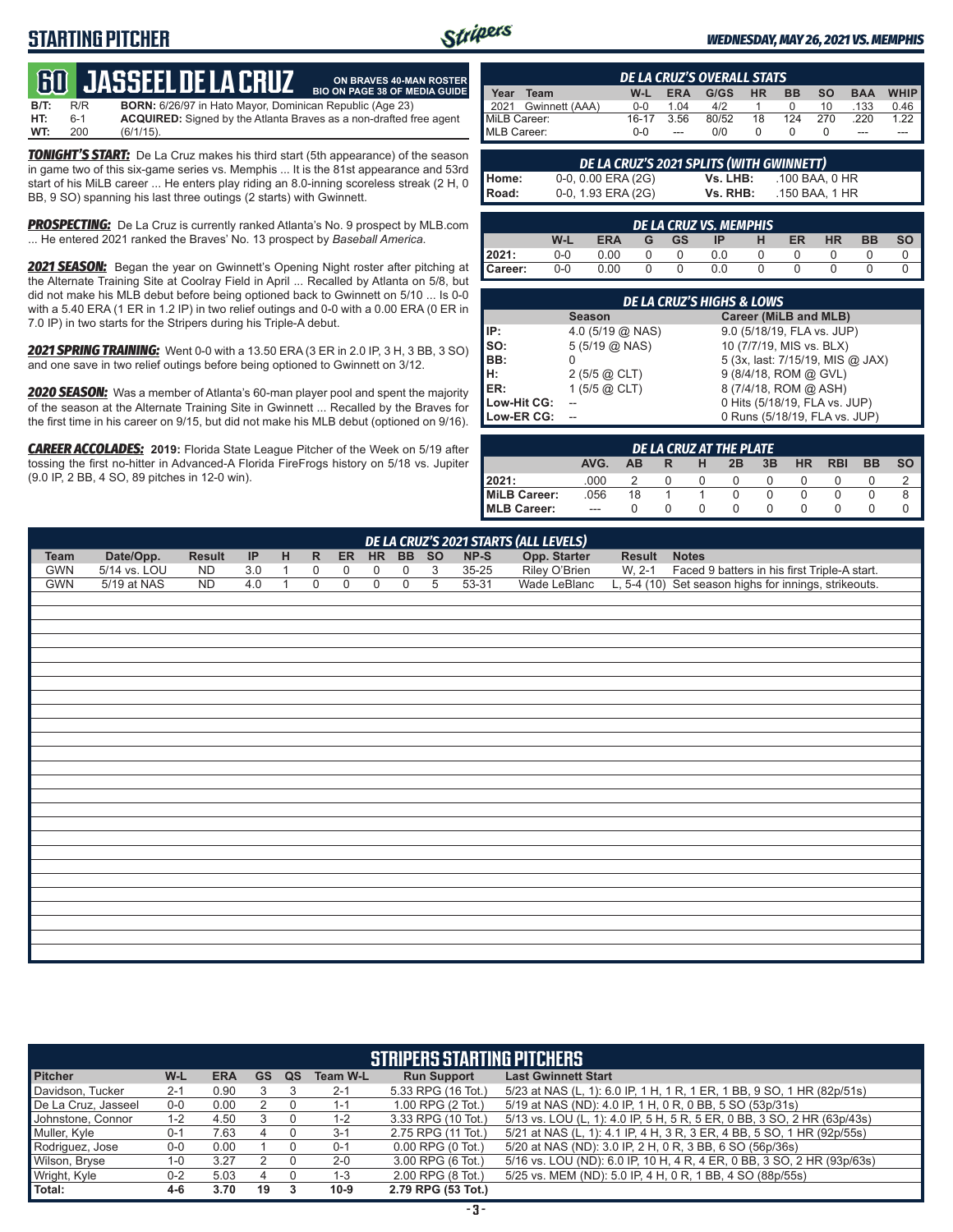

| <b>RELIEF SUMMARY (CURRENT STRIPERS ONLY)</b> |         |            |     |           |            |               |              |                                                                  |                         |  |  |
|-----------------------------------------------|---------|------------|-----|-----------|------------|---------------|--------------|------------------------------------------------------------------|-------------------------|--|--|
| <b>Pitcher</b>                                | $W-L$   | <b>ERA</b> | G   | <b>GF</b> | <b>HLD</b> | <b>SV/OPP</b> | <b>IR/RS</b> | <b>Last Gwinnett Relief Outing</b>                               | <b>Scoreless Streak</b> |  |  |
| Arano, Victor                                 | $0 - 1$ | 5.40       | 6   | 2         |            | 1/3           | 0/0          | 5/22 at NAS: 1.0 IP, 0 H, 0 R, 1 BB, 1 SO (15p/7s)               | 1G (1.0 IP)             |  |  |
| Biddle, Jesse (L)                             | $0 - 0$ | 0.00       |     |           | ۰          | 0/0           | 0/0          | 5/22 at NAS: 1.0 IP, 1 H, 0 R, 0 BB, 2 SO (14p/10s)              | 1G (1.0 IP)             |  |  |
| Bradford, Chasen                              | $1 - 0$ | 0.96       | 6   |           | 2          | 0/0           | 2/2          | 5/25 vs. MEM: 2.0 IP, 1 H, 0 R, 0 BB, 2 SO (21p/16s)             | 5G (9.0 IP)             |  |  |
| Burrows, Thomas (L)                           | $0 - 0$ | 2.16       | 'n. |           | ۰          | 0/0           | 3/0          | 5/20 at NAS: 3.0 IP, 2 H, 1 R, 1 ER, 0 BB, 6 SO (44p/32s)        | 0G                      |  |  |
| Chavez, Jesse                                 | $1 - 0$ | 3.00       | 6   | 4         |            | 0/1           | 0/0          | 5/25 vs. MEM: W, 2.0 IP, 2 H, 1 R, 1 ER, 1 BB, 4 SO (35p/25s)    | 0G                      |  |  |
| De La Cruz. Jasseel                           | $0 - 0$ | 5.40       |     |           | ٠          | 0/0           | 0/0          | 5/11 vs. LOU: 1.0 IP. 0 H. 0 R. 0 BB. 1 SO (9p/7s)               | 1G (1.0 IP)             |  |  |
| Greene, Shane                                 | $0 - 0$ | 0.00       |     |           | ٠          | 0/0           | 0/0          | 5/22 at NAS: 1.0 IP, 1 H, 0 R, 0 BB, 3 SO (15p/11s)              | 1G (1.0 IP)             |  |  |
| Johnstone, Connor                             | $0 - 0$ | 0.00       |     |           |            | 0/0           | 5/3          | 5/18 at NAS: 1.1 IP, 0 H, 0 R, 0 BB, 1 SO (14p/11s)              | 2G (4.1 IP)             |  |  |
| Kelley, Trevor                                | $0 - 0$ | 0.00       | 4   | 3         | ۰          | 0/1           | 4/1          | 5/23 at NAS: 0.1 IP, 0 H, 0 R, 0 BB, 1 SO (4p/3s)                | 4G (3.2 IP)             |  |  |
| Lee, Dylan (L)                                | $1 - 0$ | 2.35       |     |           |            | 0/0           | 0/0          | 5/19 at NAS: 1.2 IP, 3 H, 2 R, 2 ER, 0 BB, 3 SO (36p/26s)        | 0G                      |  |  |
| Lopez, Yoan                                   | $0-0$   | $-1$       |     |           |            | 0/0           | 0/0          | ---                                                              |                         |  |  |
| Roark, Tanner                                 | $0 - 0$ | 0.00       |     |           | ۰          | 0/0           | 0/0          | 5/23 at NAS: 1.2 IP, 2 H, 0 R, 1 BB, 3 SO (33p/19s)              | 1G (1.2 IP)             |  |  |
| Rodriguez, Jose                               | $0 - 0$ | 2.25       |     |           |            | 0/0           | 0/0          | 5/14 vs. LOU: 4.0 IP, 1 H, 1 R, 1 ER, 1 BB, 3 SO, 1 HR (46p/30s) | 0G                      |  |  |
| Webb, Jacob                                   | $0 - 0$ | - --       |     |           |            | 0/0           | 0/0          |                                                                  |                         |  |  |

| <b>STRIPERS PITCHING BREAKDOWN</b>                                          |          |      |                                     |    |    |    |    |     |        |  |  |  |  |
|-----------------------------------------------------------------------------|----------|------|-------------------------------------|----|----|----|----|-----|--------|--|--|--|--|
| <b>SO</b><br><b>BAA</b><br>W-L<br>ВB<br><b>HR</b><br><b>ERA</b><br>ER<br>IP |          |      |                                     |    |    |    |    |     |        |  |  |  |  |
| Starters:                                                                   | $4-6$    | 3.70 | 90.0                                | 40 | 37 | 13 | 30 | 98  | .238   |  |  |  |  |
| <b>Relievers:</b>                                                           | $6 - 3$  | 3.19 | 79.0                                | 33 | 28 |    | 25 | 101 | .205 l |  |  |  |  |
| l Total:                                                                    | $10 - 9$ | 346  | 169 Q                               | 73 | 65 | 20 | 55 | 199 | .223   |  |  |  |  |
| <b>Saves/Opp: 1/7 (14.3%)</b>                                               |          |      | IR/Scored: 17/6 (26.0%)<br>Holds: 5 |    |    |    |    |     |        |  |  |  |  |

| <b>SCORELESS GAME STREAKS (5-PLUS GAMES)</b> |                 |                                    |  |  |  |  |  |  |  |  |  |
|----------------------------------------------|-----------------|------------------------------------|--|--|--|--|--|--|--|--|--|
| <b>Pitcher</b>                               | Length/Dates    | <b>Stats</b>                       |  |  |  |  |  |  |  |  |  |
| Bradford                                     | 5G. 5/7-Current | 1-0, 0 SV, 9.0 IP, 4 H, 1 BB, 7 SO |  |  |  |  |  |  |  |  |  |

## **VICTOR ARANO - RHP - #54**

- **• 2021 with GWN:** Locked down first save on 5/14 vs. LOU (1.0 IP, 1 H).
- **• 2021 with ATL:** Recalled on 5/8, but did not pitch ... Optioned on 5/10.
- **• Spring Training:** 0-1, 34.71 ERA, .538 BAA, 1 SV in 3G with Atlanta.
- **• 2020:** Was a member of Philadelphia's 60-man player pool, but spent the entire year at the Alternate Site in Lehigh Valley ... DFA'd by the Phillies on 1/18.
- **• 2019:** Limited to just 6G with Triple-A Lehigh Valley (2-0, 0.00 ERA in 3G) and Philadelphia (1-0, 3.86 ERA in 3G) ... Was on injured list from 4/20-end of season (right elbow inflammation).
- **• Acquired:** Claimed off waivers from Philadelphia (1/22/21) ... Originally signed by the Los Angeles Dodgers as a non-drafted free agent (4/4/13).
- **• MLB Career:** 3-2, 2.65 ERA, .224 BAA, 3 SV in 73G with Philadelphia (2017-19).

#### **JESSE BIDDLE - LHP - #48**

- **• 2021 with ATL:** Had his contract selected on 4/17, pitched in 8G with the Braves (0-0, 8.44 ERA, 10 ER in 10.2 IP) ... DFA'd on 5/17, outrighted to Gwinnett on 5/19.
- **• Spring Training:** 0-0, 3.00 ERA, .257 BAA, 2 SV in 9G with Cincinnati ... Released on 3/26 after re-signing as MiLB FA on 12/11/20.
- **• 2020:** Opened the year at Cincinnati's Alternate Training Site ... Contract selected on 8/25 (0-0, 0.00 ERA, 0 ER in 0.2 IP in 1G) ... Placed on 10-day injured list on 8/29 (left shoulder impingement) and missed the remainder of the year.
- **• Acquired:** MiLB FA (4/2/21) ... Originally Philadelphia's 1st-round pick (27th overall) in 2010 out of Germantown Friends High School (Philadelphia, PA).
- **• MLB Career:** 6-2, 5.07 ERA, .261 BAA, 1 SV in 99G with ATL (2018-19, 2021), SEA (2019), TEX (2019), CIN (2020).

#### **CHASEN BRADFORD - RHP - #28**

- **• 2021 with GWN:** Is 1-0 with a 0.00 ERA (0 R in 9.0 IP, 2 H, 1 BB, 7 SO) in last 5G. **• Spring Training:** Did not pitch in Atlanta's MLB camp.
- **• 2020:** Re-signed by Seattle to an MiLB deal on 1/15, but was not included on the Mariners' 60-man player pool ... Did not play.
- **• 2019:** Split time between Seattle (0-0, 4.86 ERA, 1 SV in 12G) and Triple-A Tacoma (0-0, 6.75 ERA, 1 SV in 5G).
- **• Acquired:** MiLB FA (3/15/21) ... Originally the New York Mets' 35th round pick in 2011 out of the University of Central Florida.
- **• MLB Career:** 7-0, 3.89 ERA, .253 BAA, 1 SV in 86G with NYM, SEA (2017-19).

# **THOMAS BURROWS - LHP - #49**

- **• MLB.com Prospect Rankings:** #22 (Braves Top 30). **• Spring Training:** 0-1, 6.75 ERA, .222 BAA, 0 SV in 4G with Atlanta.
- 
- **• 2020:** Was an NRI to Spring Training, but not included on 60-man player pool. **• 2019:** Went 2-4 with a 4.42 ERA, .221 BAA, and 7 saves (7-for-9) in 43G between Double-A Mississippi and Gwinnett ... Stranded 16 of 17 inherited runners with the Stripers (94.1%) ... Won Atlanta's Bill Lucas Award for community service.
- **• Acquired:** Via trade with Seattle (1/11/17) ... Originally the Mariners' 4th-round pick in 2016 out of the University of Alabama.

#### **JESSE CHAVEZ - RHP - #40**

- **• 2021 with GWN:** Earned first win despite a blown save on 5/25 vs. MEM (2.0 IP, 2 H, 1 ER, 1 BB, 4 SO in 2-1 walk-off win).
- **• Spring Training:** 0-0, 14.54 ERA, .429 BAA, 0 SV in 5G with the Los Angeles Angels ... Released on 3/25.
- **• 2020:** Logged 18G with Texas, going 0-0 with a 6.88 ERA and .303 BAA.
- **• 2019:** In 48G (9 starts) with Texas, went 3-5 with a 4.85 ERA, .267 BAA, and 1 save. **• Acquired:** MiLB FA (4/17/21) ... Originally Texas's 42nd round pick in 2002 out of Riverside Community College (Riverside, CA).
- **• MLB Career:** 41-58, 4.52 ERA, .266 BAA, 8 SV in 481G with PIT, ATL, KC, TOR, OAK, LAD, LAA, TEX, CHC (2008-20) ... Made his lone MLB Postseason appearance with the Cubs in 2018 NL Wild Card Game (1.0 IP, 1 H, 0 R, 0 SO).

## **SHANE GREENE - RHP - #19:**

- **• 2021:** Made his first appearance of the year on 5/22 at NAS (1.0 IP, 1 H, 3 SO).
- **• Spring Training:** Was a free agent and did not pitch for a club
- **• 2020:** In 28G with Atlanta, went 1-0 with a 2.60 ERA, .229 BAA, and 9 holds ... In 6G during the Postseason, went 0-0 with a 1.50 ERA, .261 BAA, and 2 holds.
- **• 2019:** Opened the year with Detroit (0-2, 1.18 ERA, 22 SV in 38G) and was an AL All-Star ... Traded to Atlanta in exchange for LHP Joey Wentz and OF Travis Demeritte on 7/31 ... In 27G with the Braves, went 0-1 with a 4.01 ERA and 1 SV.
- **• Acquired:** Signed to a MLB deal on 5/9/21 ... Originally the NY Yankees' 15th-round pick in 2009 out of Daytona Beach Community Colllege (FL).
- **• MLB Career:** 23-28, 4.38 ERA, .253 BAA, 66 SV in 313G with NYY, DET, ATL (2014- 20) ... In 8G with ATL during the 2019-20 Postseasons, went 0-0 with a 2.08 ERA.

#### **CONNOR JOHNSTONE - RHP - #51**

- **• Leaderboard:** Entering 5/26, ranks among Triple-A East top 10 in WHIP (T-2nd, 0.60) and BAA (8th, .177).
- **• 2021 with GWN:** Threw 8.0 scoreless innings over his first 2 outings with Gwinnett, including a 5.0-inning spot start (win, 1 H, 0 BB, 5 SO) on 5/8 at CLT ... In 3 starts, is 1-2 with a 4.50 ERA (7 ER in 14.0 IP).
- **• Spring Training:** 0-1, 4.76 ERA, .273 BAA, 1 SV in 6G with Atlanta.
- **• 2020:** Was an NRI to Braves Spring Training, but not on 60-man player pool. **• 2019:** With Double-A Mississippi and Gwinnett, went 7-4 with a 4.24 ERA, .296 BAA,
- and 1 SV in 35G (7 starts) ... His 7 wins ranked T-8th among Braves farmhands.
- **• Acquired:** Braves 21st-round pick in 2017 out of Wake Forest University.

## **TREVOR KELLEY - RHP - #43**

- **• 2021:** No runs allowed to his own line over 3.2 IP in 4G with Gwinnett.
- **• Spring Training:** Did not pitch in Chicago Cubs' MLB camp ... Released on 4/23. **• 2020:** Pitched in 4G with Philadelphia, going 0-0 with a 10.80 ERA ... Outrighted on
- 8/14 and spent the rest of the season at the Phillies Alternate Site.
- **• 2019:** In 52G with Triple-A Pawtucket, went 5-5 with a 1.79 ERA, .216 BAA, and 12 SV ... Was an International League Midseason and Postseason All-Star and a *Baseball America* Triple-A All-Star ... Led IL in appearances and was T-1st in saves ... Made MLB debut on 7/2 at Toronto and logged 10G with Boston (0-3, 8.64 ERA).
- **• Acquired:** MiLB FA (4/28/21) ... Originally Boston's 36th-round pick in 2015 out of the University of North Carolina at Chapel Hill.
- **• MLB Career:** 0-3, 9.26 ERA, .347 BAA, 0 SV in 14G with BOS (2019), PHI (2020).

## **DYLAN LEE - LHP - #58**

- **• 2021 with GWN:** Earned the win in his Stripers' debut on 5/4 at CLT (2.0 IP, 1 H, 1 R, 0 ER, 0 BB, 3 SO in 10-9 win in 12 innings).
- **• Spring Training:** 0-0, 0.00 ERA, 0 SV in 2G with Miami ... Released on 3/29.
- **• 2020:** Was a non-roster invite to Marlins Spring Training, but was not on Miami's 60-man player pool ... Did not play.
- **• 2019:** Logged 45G between Double-A Jacksonville (0-3, 1.91 ERA, .176 BAA, 13 SV in 32G) and Triple-A New Orleans (1-3, 4.71 ERA, .329 BAA, 0 SV in 13G).
- **• Acquired:** MiLB FA (4/15/21) ... Originally Miami's 10th-round pick in 2016 out of Cal State Fresno (Fresno, CA).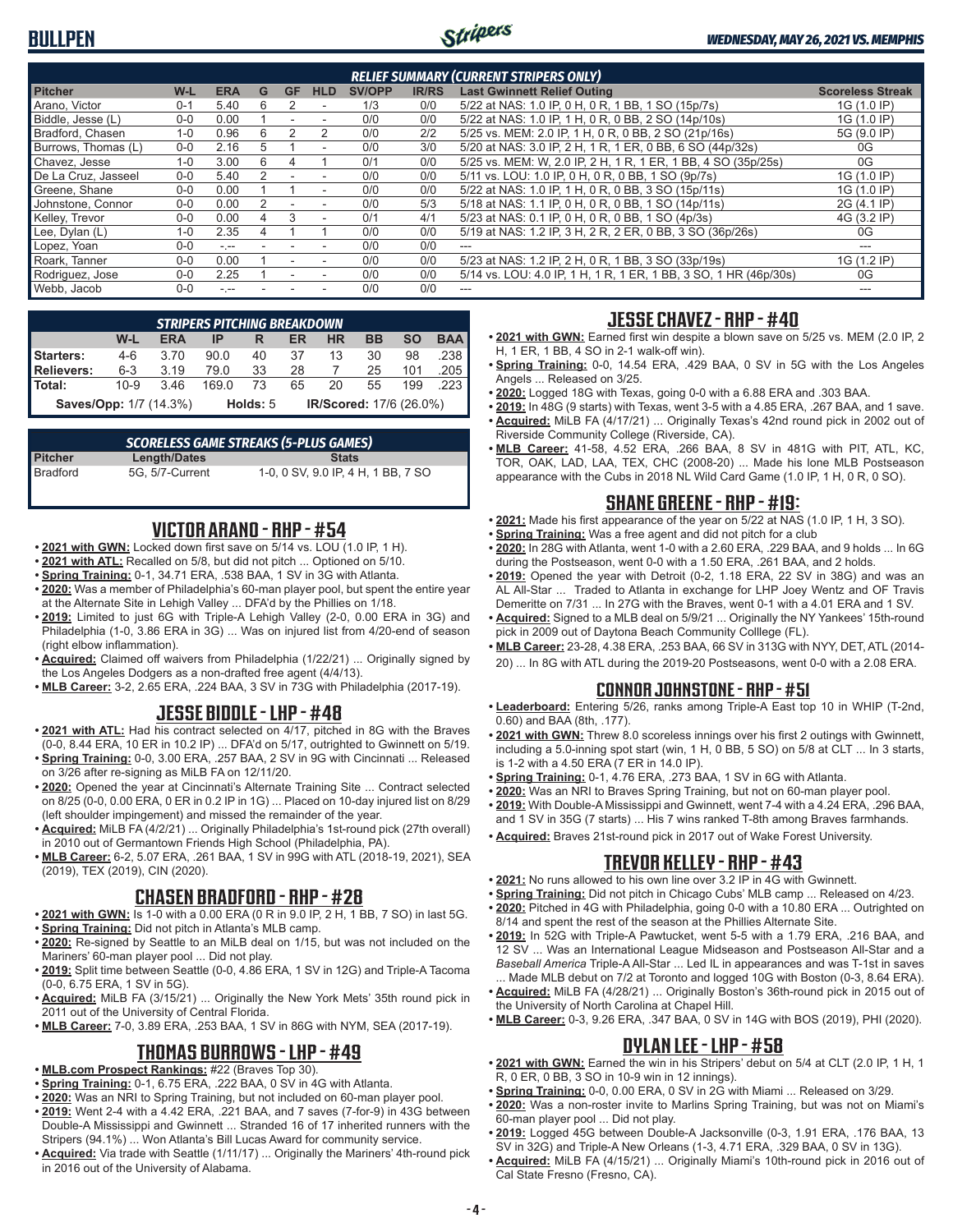# **BULLPEN**

#### **YOAN LOPEZ - RHP - #55**

- **• 2021 with ARI:** Began the season on Arizona's Opening Day roster ... In 2 stints, went 0-0 with a 6.57 ERA (9 ER in 12.1 IP) and 0 SV (0-for-3) in 13G ... DFA'd on 5/20, traded to Atlanta on 5/22 and optioned to Gwinnett.
- **• Spring Training:** 1-0, 4.91 ERA, .214 BAA, 0 SV in 8G with Arizona.
- **• 2020:** In 20G with Arizona, went 0-1 with a 5.95 ERA, .269 BAA, and 2 holds.
- **• 2019:** Set MLB career highs in G (70) and holds (21), going 2-7 with a 3.41 ERA, .232 BAA, and 1 SV (1-for-4) with the D-backs.
- **• Acquired:** Via trade with Arizona in exchange for CF Deivi Estrada (5/22/21) ... Originally signed by the D-backs as a NDFA out of Cuba (1/16/15).
- **• MLB Career:** 2-8, 4.25 ERA, .252 BAA, 1 SV in 113G with Arizona (2018-21)

### **TANNER ROARK - RHP - #57**

- **• 2021 with GWN:** Struck out 3 over 1.0 IP in his Stripers debut on 5/23 at NAS.
- **• 2021 with TOR:** Was on Toronto's Opening Day roster, went 0-1 with a 6.43 ERA in 3G (1 start) ... Released by the Blue Jays on 5/3.
- **• Spring Training:** 2-1, 8.44 ERA, .295 BAA in 4 starts with Toronto.
- **• 2020:** Made 11 starts with the Blue Jays, going 2-3 with a 6.80 ERA and .309 BAA.
- **• 2019:** Went 10-10 with a 4.35 ERA and .275 BAA in 31 starts with CIN and OAK.
- **• Acquired:** MiLB FA (5/10/21) ... Originally Texas's 25th-round pick in 2008 out of the University of Illinois at Urbana-Champaign.
- **• MLB Career:** 76-68, 3.85 ERA, .254 BAA, 1 SV in 227G (184 starts) with WSH, CIN, OAK, TOR (2013-21) ... Pitched in 2014 and 2016 Postseasons with Nationals (0-1, 3.86 ERA in 3G, 1 start).

### **JOSE RODRIGUEZ - RHP - #53**

- **• 2021 with GWN:** Made a spot start on 5/20 at NAS (ND, 3.0 IP, 2 H, 0 R, 6 SO).
- **• Spring Training:** Was a free agent and did not pitch for a club.
- **• 2020:** Spent most of the year at the LA Angels' Alternate Site at Long Beach State ... Selected on 8/1 and appeared once in relief, 8/2 vs. Houston (1.2 IP, 2 H, 0 R, 1 BB) ... DFA'd on 8/10, outrighted on 8/13.
- **• 2019:** Made his MLB debut with the Angels (0-1, 2.75 ERA in 9G, 1 start) ... Between Double-A Mobile and Triple-A Salt Lake, went 3-5 with a 6.57 ERA in 23G (7 starts).
- **• Acquired:** MiLB FA (4/21/21) ... Originally signed by the Angels as a NDFA on 12/3/12 out of Bolivar, Venezuela.
- **• MLB Career:** 0-1, 2.53 ERA, .238 BAA in 10G (1 start) with LA Angels (2019-20).

### **JACOB WEBB - RHP - #71**

- **• 2021 with ATL:** Recalled twice from Alternate Training Site, on 4/7 and 4/10 ... In 16G with the Braves, is 1-2 with a 5.63 ERA (10 ER in 16.0 IP) and a .338 BAA ... Optioned to Gwinnett on 5/21.
- **• Spring Training:** 1-0, 2.57 ERA, .222 BAA, 2 HLD in 7G with Atlanta ... Optioned to the Alternate Training Site in Gwinnett on 3/25.
- **• 2020:** Assigned to the Alternate Training Site on 7/19, but missed over a month with a right shoulder strain (placed on 60-day injured list on 7/20) ... Activated on 9/8 and went 0-0 with a 0.00 ERA (0 ER in 10.0 IP) and .200 BAA in 8G ... Made his MLB Postseason debut, going 0-0 with a 9.00 ERA (3 ER in 3.0 IP) in 3G.
- **• 2019:** Made his MLB debut with Atlanta, going 4-0 with a 1.39 ERA (5 ER in 32.1 IP), .205 BAA, 9 holds, and 2 saves (2-for-4) in 36G ... Also logged 10G with Gwinnett (0-1, 6.97 ERA, .225 BAA, 1 SV).
- **• Acquired:** Braves' 18th-round pick in 2014 out of Tabor College (Hillsboro, KS).
- **• MLB Career:** 5-2, 2.31 ERA, .247 BAA, 2 SV in 60G with Atlanta (2019-21).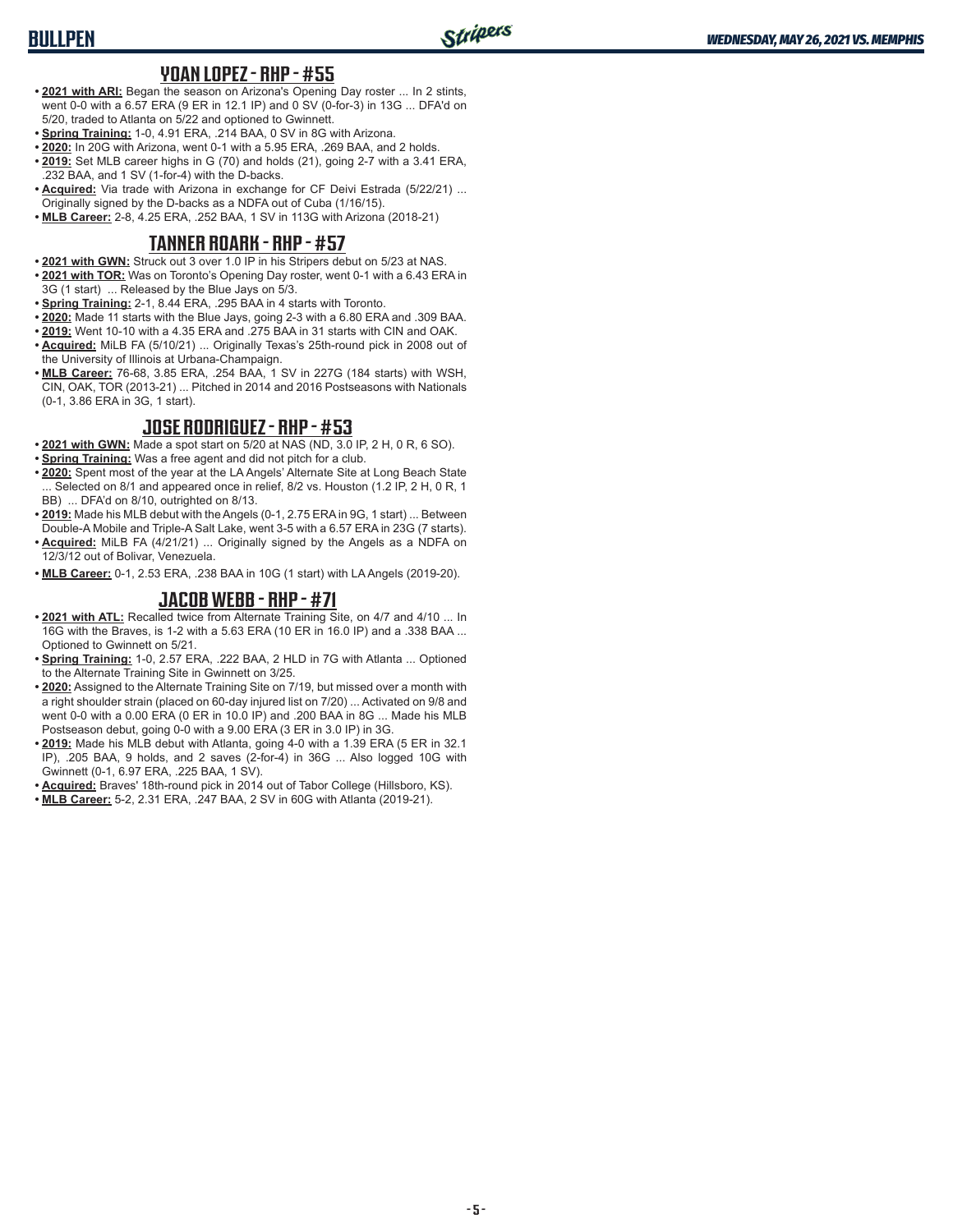| <b>OFFENSE</b>  |                              | Stripers                                            |  |  | <b>WEDNESDAY, MAY 26, 2021 VS. MEMPHIS</b> |  |                       |  |  |  |            |
|-----------------|------------------------------|-----------------------------------------------------|--|--|--------------------------------------------|--|-----------------------|--|--|--|------------|
| TOTAL:          | 242, 27 HR, .774 OPS RISP:   | 269, 4 HR, 770 OPS RUNS/INNING: 1 2 3 4 5 6 7 8 9 X |  |  |                                            |  |                       |  |  |  | <b>TOT</b> |
| Vs. LHP:        | 234, 12 HR, 767 OPS RISP/20: | 202, 1 HR, 580 OPS Stripers:                        |  |  |                                            |  | 14 9 7 8 8 9 12 18 13 |  |  |  | 106        |
| <b>Vs. RHP:</b> | 247, 15 HR, 778 OPS LOADED:  |                                                     |  |  |                                            |  | 11 7 8 11 5 2 10 9    |  |  |  |            |

|            |                |                |                          |                          | <b>MULTI-GAMES</b> |                |                |                        |                                                   |                          |                          |                         |
|------------|----------------|----------------|--------------------------|--------------------------|--------------------|----------------|----------------|------------------------|---------------------------------------------------|--------------------------|--------------------------|-------------------------|
| Player     | 1R             | 2R             | 3R                       | <b>GS</b>                | Tot.               |                |                | Off LH Off RH Team W-L | <b>Last HR with Gwinnett</b>                      | <b>Hit</b>               | <b>RBI</b>               | <b>HR</b>               |
| Almonte    |                |                |                          |                          |                    |                |                | $1 - 0$                | 5/7/21 at CLT, GS (RH Felix Paulino)              | 5                        | 3                        |                         |
| Arcia      | $\overline{7}$ |                | ۰                        | ٠                        | 8                  | 4              | 4              | $5 - 1$                | 5/25/21 vs. MEM, 1R (RH Angel Rondon)             | $\overline{7}$           | 3                        | $\overline{1}$          |
| Brugman    | $\sim$         |                | ۰                        | ۰                        | -                  |                |                | $0 - 0$                |                                                   | $\overline{\phantom{0}}$ | ۰                        |                         |
| Camargo    | $\overline{2}$ |                |                          | ۰                        | 3                  | 3              | ۰              | $1 - 1$                | 5/8/21 at CLT, 1R (LH Nik Turley), 2nd of GM      | 3                        | 2                        | 4                       |
| Casteel    |                |                |                          |                          |                    |                | 4              | $1 - 0$                | 5/16/21 vs. LOU, 2R (RH Ashton Goudeau)           | 4                        | $\overline{2}$           |                         |
| Demeritte  | 3              | $\overline{2}$ | ÷.                       |                          | 5                  | 3              | $\overline{2}$ | $4 - 1$                | 5/20/21 at NAS, 1R (LH Blaine Hardy)              | 4                        | $\overline{2}$           |                         |
| Ervin      |                |                |                          |                          |                    |                |                | $0 - 0$                |                                                   | $\overline{2}$           | $\overline{A}$           | ۰                       |
| Goins      |                |                | ÷                        | $\overline{a}$           |                    |                |                | $1 - 0$                | 5/4/21 at CLT, 1R (LH Kyle Kubat)                 | 5                        | $\overline{2}$           |                         |
| Gore       |                |                | -                        | $\overline{\phantom{a}}$ | ٠                  |                |                | $0 - 0$                |                                                   |                          | ۰                        | -                       |
| Heredia    |                |                | ۰                        |                          | ä,                 |                |                | $0 - 0$                | ---                                               | $\overline{\phantom{a}}$ | ٠                        |                         |
| Inciarte   |                |                | ۰                        |                          | ٠                  | ٠              |                | $0 - 0$                | ---                                               | $\overline{\phantom{a}}$ | ۰                        | ۰                       |
| Jackson    | $\sim$         |                | ۰                        | $\overline{\phantom{a}}$ | ۰                  | ٠              |                | $0 - 0$                | 8/28/19 vs. NOR, 3R (RH Branden Kline), 2nd of GM | $\overline{\phantom{a}}$ | $\sim$                   | ٠                       |
| Kazmar Jr. |                |                | $\overline{\phantom{a}}$ | ۰                        | 2                  | ٠              | $\overline{2}$ | $0 - 2$                | 5/18/21 at NAS, 1R (RH Patrick Weigel)            | 2                        | $\overline{2}$           | ۰                       |
| Kipnis     |                |                | ۰                        | ٠                        | ä,                 |                |                | $0 - 0$                |                                                   |                          | $\overline{\phantom{a}}$ | -                       |
| Lucrov     |                |                | ۰                        | ٠                        |                    |                |                | $0 - 1$                | 5/22/21 at NAS, 1R (RH Zack Godley)               | $\overline{\phantom{a}}$ |                          | ۰                       |
| Martinez   |                |                |                          |                          |                    |                |                | $0 - 0$                |                                                   | 2                        | $\overline{ }$           |                         |
| Mathis     |                |                |                          |                          |                    |                |                | $0 - 0$                |                                                   |                          |                          |                         |
| Morales    |                |                |                          |                          |                    |                |                | $1 - 0$                | 5/7/21 at CLT, 3R (RH Joe De Carlo)               |                          |                          |                         |
| Sanchez    |                |                |                          |                          |                    |                |                | $0 - 0$                |                                                   | $\overline{2}$           | 1                        | ٠                       |
| Snider     |                |                | ٠                        |                          |                    |                |                | $1 - 0$                | 5/7/21 at CLT, 1R (RH Felix Paulino)              |                          | $\overline{\phantom{a}}$ | ۰                       |
| Unroe      |                |                | ۰                        | ٠                        | ÷                  |                |                | $0 - 0$                | 7/19/19 vs. ROC, 1R (RH Drew Hutchison)           | ٠                        | $\overline{\phantom{a}}$ |                         |
| Waters     | $\overline{2}$ |                | N                        | U                        | 3                  | $\overline{2}$ |                | $0 - 2$                | 5/19/21 at NAS, 1R/Leadoff (LH Wade LeBlanc)      | 4                        | 2                        | $\overline{\mathbf{A}}$ |
| Total:     | 18             | 6              | $\overline{2}$           |                          | 27                 |                |                |                        |                                                   |                          |                          |                         |

|                                         |                                                           | <b>HOME RUN VARIANTS</b>               |            |       |                | <b>PINCH HITTERS</b> |                                        |              |                               |                |
|-----------------------------------------|-----------------------------------------------------------|----------------------------------------|------------|-------|----------------|----------------------|----------------------------------------|--------------|-------------------------------|----------------|
| Back-to-Back Homers (1x):               |                                                           |                                        | Player     | AVG.  | <b>AB</b>      | н                    | 2B                                     | 3B           | <b>HR</b>                     | <b>RBI</b>     |
|                                         | Almonte (GS) / Snider, 5/7 at CLT (1st Inning)            |                                        | Almonte    | 1.000 |                |                      | 0                                      | 0            | 0                             | $\overline{2}$ |
|                                         |                                                           |                                        | Casteel    | .000  | 3              |                      |                                        | $\Omega$     | 0                             | $\mathbf 0$    |
|                                         | Back-to-Back-to-Back Homers (1x):                         |                                        | Demeritte  | .667  | 5              | っ                    |                                        | $\Omega$     |                               |                |
|                                         | Arcia (2R) / Camargo / Demeritte, 5/8 at CLT (6th Inning) |                                        | Ervin      | .500  | 2              |                      |                                        | $\Omega$     | 0                             |                |
|                                         |                                                           |                                        | Gore       | .500  | $\overline{2}$ |                      |                                        | $\Omega$     | 0                             | $\mathbf 0$    |
| Pinch Hit Homers (1x):                  |                                                           |                                        | Kazmar Jr. | .000  | 2              |                      |                                        | $\Omega$     | 0                             | 0              |
|                                         | Demeritte, 5/12 vs. LOU (7th Inning)                      |                                        | Lucrov     | .000  |                |                      | $\Omega$                               | $\Omega$     | 0                             | $\mathbf 0$    |
| Leadoff (Game) Homers (1x):             |                                                           | Morales                                | .000       |       |                | $\Omega$             | $\Omega$                               | 0            | $\Omega$                      |                |
| Waters, 5/19 at NAS                     |                                                           | Sanchez                                | .000       |       | $\Omega$       | $\Omega$             | $\Omega$                               | 0            | 0                             |                |
|                                         |                                                           | Snider                                 | .000       | 5     |                | 0                    | $\Omega$                               | 0            | $\mathbf 0$                   |                |
| Walk-Off Homers (1x):                   |                                                           | Unroe                                  | .000       | 4     |                | $\Omega$             | $\Omega$                               | 0            | $\mathbf 0$                   |                |
| Arcia (Solo), 5/16 vs. LOU (9th Inning) |                                                           | Totals:                                | .185       | 27    | 5              |                      | $\mathbf{0}$                           |              | 4                             |                |
|                                         |                                                           | <b>HITTING STREAKS (10-PLUS GAMES)</b> |            |       |                |                      | <b>ON-BASE STREAKS (10-PLUS GAMES)</b> |              |                               |                |
| Player                                  | Length/Dates                                              | <b>Stats</b>                           | Player     |       | Length/Dates   |                      |                                        | <b>Stats</b> |                               |                |
| Arcia                                   | 13G (5/4-5/18)                                            | .393 (22-56), 4 2B, 7 HR, 17 R, 12 RBI | Arcia      |       | 13G (5/4-5/18) |                      |                                        |              | .393 (22-56), 8 BB, .462 OBP  |                |
|                                         |                                                           |                                        | Camargo    |       | 10G (5/4-5/23) |                      |                                        |              | .333 (12-36), 12 BB, .500 OBP |                |

| <b>BATTER'S BOX (CURRENT STRIPERS ONLY)</b> |                                     |                 |                          |                        |
|---------------------------------------------|-------------------------------------|-----------------|--------------------------|------------------------|
| Player                                      | <b>Season with GWN</b>              | 5/25 vs. MEM    | <b>Active Hit Streak</b> | <b>Homestand</b>       |
| Almonte, Abraham                            | .362, 1 HR, 13 RBI, 3 SB, 1,013 OPS | $2 - 4$         | 1G (Since 5/25)          | $.500(2-4)$            |
| Arcia, Orlando                              | .329, 8 HR, 13 RBI, 3 SB, 1.100 OPS | 1-4, HR, R, RBI | 1G (Since 5/25)          | .250 (1-4), HR, R, RBI |
| Camargo, Johan                              | .300. 3 HR. 8 RBI. 0 SB. 1.037 OPS  | $0 - 4$         | -2G                      | $.000(0-4)$            |
| Casteel, Ryan                               | .385, 1 HR, 7 RBI, 0 SB, 1.099 OPS  | <b>DNP</b>      | $-1G$                    | ---                    |
| Demeritte, Travis                           | .298, 5 HR, 11 RBI, 1 SB, 1.164 OPS | 0-1, R, 3 BB    | -4G                      | $.000(0-1)$ , R        |
| Ervin, Phillip                              | .211, 0 HR, 4 RBI, 2 SB, .625 OPS   | <b>DNP</b>      | -3G                      | ---                    |
| Goins, Ryan                                 | .228. 1 HR. 8 RBI. 0 SB. .670 OPS   | $0 - 3$         | -4G                      | $.000(0-3)$            |
| Jackson, Alex                               | .000, 0 HR, 0 RBI, 0 SB, .111 OPS   | $0-3.$ BB       | $-3G$                    | $.000(0-3)$            |
| Kazmar Jr., Sean                            | .257, 2 HR, 8 RBI, 0 SB, .774 OPS   | 1-2, RBI        | 1G (Since 5/25)          | .500 (1-2), RBI        |
| Kipnis, Jason                               | .500, 0 HR, 0 RBI, 0 SB, 1,000 OPS  | $2 - 4$         | 1G (Since 5/25)          | $.500(2-4)$            |
| Lucroy, Jonathan                            | .118. 1 HR. 2 RBI. 0 SB. .544 OPS   | PH. 0-0. BB     | $-1G$                    | $.000(0-0)$            |
| Mathis, Jeff                                | ---                                 |                 | ---                      | ---                    |
| Morales, Jonathan                           | .125, 1 HR, 5 RBI, 0 SB, .375 OPS   | <b>DNP</b>      | -2G                      | ---                    |
| Sanchez, Yolmer                             | .154, 0 HR, 4 RBI, 0 SB, .445 OPS   | <b>DNP</b>      | $-5G$                    | ---                    |
| Snider, Travis                              | .143, 1 HR, 2 RBI, 0 SB, .753 OPS   | PH, 0-1         | $-3G$                    | $.000(0-1)$            |
| Waters, Drew                                | .250, 3 HR, 7 RBI, 5 SB, .796 OPS   | $0 - 4$         | $-1G$                    | $.000(0-4)$            |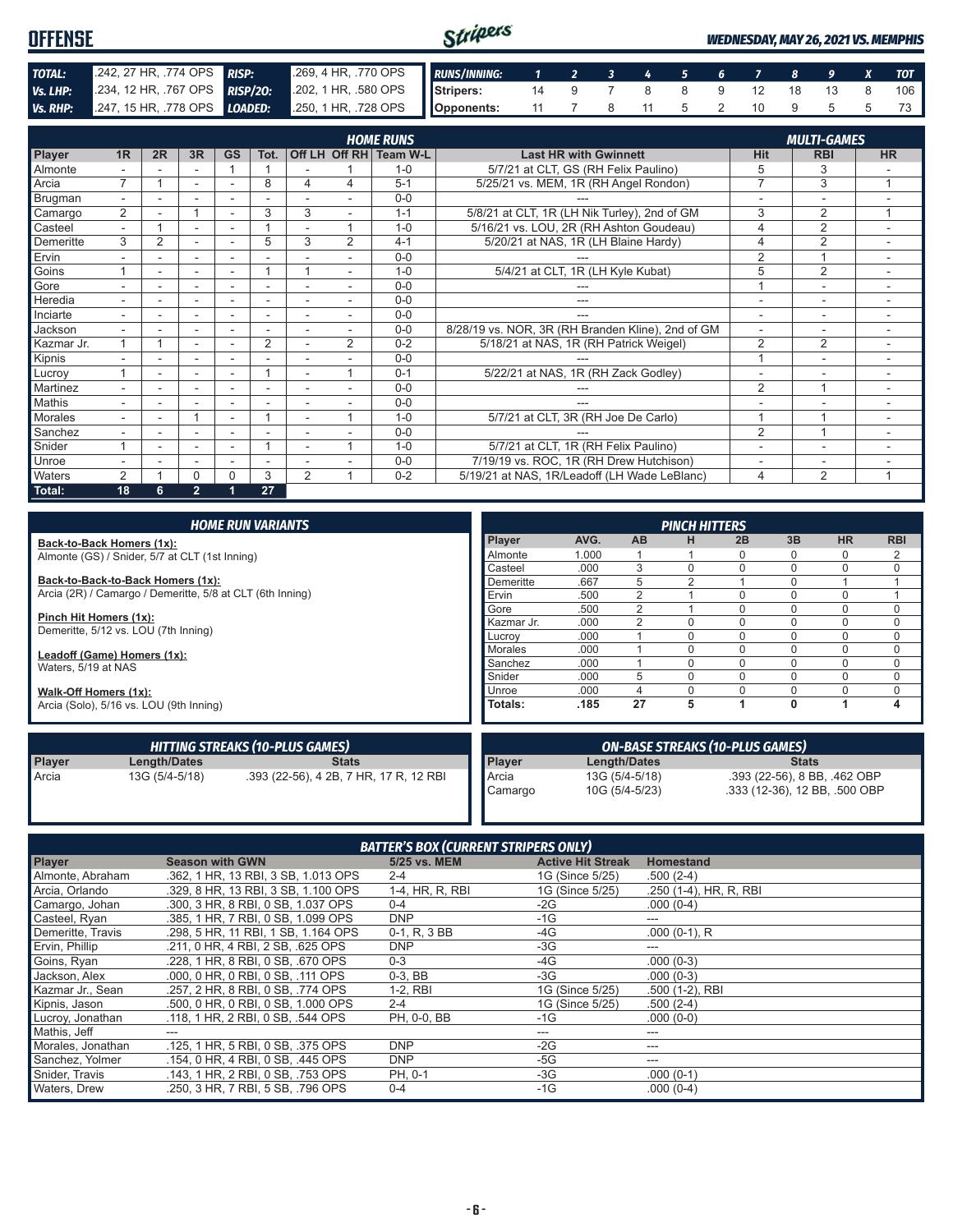## **ABRAHAM ALMONTE - OF - #7**

- **• Leaderboard:** Entering 5/26, ranks among Triple-A East top 10 in OBP (1st, .524), BB (1st, 16), and AVG (6th, .362).
- **• 2021 with GWN:** Plated the go-ahead RBI with a 12th-inning double on 5/4 at CLT, scored eventual decisive run on an error (won 10-9) ... Set a new single-game career high with 6 RBI on 5/7 at CLT (3-for-5, grand slam, 4 R).
- **• Spring Training:** .156, 3 2B, 1 3B, 3 R, 1 RBI, 1 SB, .595 OPS in 17G with Atlanta.
- **• 2020:** Played 7G with San Diego, batting .091 (1-for-11, 1 SB).
- **• Acquired:** MLB FA (10/30/20) ... Outrighted to the Braves Alternate Site on 3/26 ... Originally signed by the New York Yankees as a NDFA (7/2/05).
- **• MLB Career:** .237, 58 2B, 13 3B, 18 HR, 97 RBI, 25 SB in 376G with SEA, SD, CLE, KC, and ARI (2013-20).

#### **ORLANDO ARCIA - SS - #13**

- **• Leaderboard:** Entering 5/26, ranks among Triple-A East top 10 in HR (1st, 8), TB (2nd, 53), R (T-2nd, 18), XBH (T-3rd, 12), SLG (4th, .697), H (T-4th, 25), and OPS (6th, 1.100).
- **• 2021 with GWN:** Hit safely in each of his first 13G from 5/4-5/18 (.393, 7 HR, 17 R, 12 RBI, 2 SB, 1.301 OPS) ... On 5/9 at CLT, tied GWN's single-game homer record with 3 solo blasts (3-for-4, 4 R, 4 RBI) ... Launched game-winning solo HR (#6) in the 8th on 5/14 vs. LOU ... Blasted walk-off solo HR (#7) in the 9th on 5/16 vs. LOU.
- **• 2021 with MIL:** Was on Milwaukee's Opening Day roster and batted .091 (1-for-11, 1 RBI) in 4G before being traded to Atlanta on 4/6 (sent to Alternate Training Site).
- **• Spring Training:** .191, 4 2B, 4 R, 6 RBI, .517 OPS in 19G with Milwaukee.
- **• 2020:** Spent 59 games with the Brewers, batting .260 (10 2B, 1 3B, 5 HR, 22 R, 20 RBI, 2 SB) ... Played in 2 Postseason games (.143, 1-for-7, 1 HR, 2 RBI).
- **• Acquired:** Via trade with Milwaukee in exchange for RHP Chad Sobotka and RHP Patrick Weigel (4/6/21) ... Originally signed by Milwaukee as a NDFA (10/22/10).
- **• MLB Career:** .244, 69 2B, 7 3B, 42 HR, 180 RBI, 39 SB in 542G with Milwaukee (2016-21) ... Played in the Postseason from 2018-20 (.295, 4 HR, 6 RBI in 13G).

## **JOHAN CAMARGO - INF - #17**

- **• Leaderboard:** Entering 5/26, ranks among Triple-A East top 10 in OBP (7th, .462), BB (T-7th, 12), and OPS (10th, 1.037).
- **• 2021 with GWN:** Hit safely in each of his first 9G (.364, 2 2B, 3 HR, 13 R, 8 RBI) from 5/4-5/22 ... On 5/8 at CLT, notched his first career multi-homer game (2-for-4, 2 HR, 2 RBI).
- **• Gwinnett Career:** Batting .338 (19 2B, 1 3B, 12 HR, 46 R, 50 RBI, 1 SB, .964 OPS) in 66G with Gwinnett since 2017.
- **• 2021 with ATL:** In 4 stints with the Braves, is 0-for-13 in 11G.
- **• Spring Training:** .186, 2 2B, 1 HR, 4 R, 3 RBI in 18G with Atlanta.
- **• 2020:** Made Braves' Opening Day roster and batted .200 (8 2B, 4 HR, 16 R, 9 RBI) in 35G ... Added to the NLCS roster in place of injured Adam Duvall prior to Game 2 and played in 4G (.250, 2-for-8, 1 2B, 1 RBI).
- **• Acquired:** NDFA (7/2/10) out of Panama City, Panama.
- **• MLB Career:** .258, 68 2B, 4 3B, 34 HR, 144 RBI, 2 SB in 360G with Atlanta (2017- 21) ... Played in 2018 and 2020 Postseasons (.087, 1 2B, 1 RBI in 8G).

## **RYAN CASTEEL - 1B/C - #9**

- **• 2021 with GWN:** Had 6 RBI in a 3G span from 5/15-18, including 5/15 vs. LOU (1 for-2, GW 3-run double, 3 RBI) and 5/16 vs. LOU (1-for-3, HR, 2 RBI).
- **• Spring Training:** Did not play in Atlanta's MLB camp.
- **• 2020:** Was not on the Braves' 60-man player pool ... Did not play.
- **• 2019:** Played 118G with Double-A Mississippi, batting .263 (21 2B, 2 3B, 21 HR, 73 RBI, .811 OPS) ... Ranked 2nd in the Southern League in homers and RBI, 3rd in slugging (.477) ... Was his 2nd career 20-homer season (hit 22 in 2013).
- **• Acquired:** MiLB FA (3/14/21) ... Originally Colorado's 17th-round pick in 2010 out of Cleveland State Community College (Cleveland, TN).

## **TRAVIS DEMERITTE - OF - #12**

- **• Leaderboard:** Entering 5/26, ranks among Triple-A East top 10 in OPS (2nd, 1.164), SLG (3rd, .723), XBH (T-6th, 10), BB (T-7th, 12), HR (T-8th, 5), and 2B (T-8th, 5).
- **• 2021 with GWN:** On 5/4 at CLT, tallied 5 RBI (3-for-6, HR) to set a club Opening Night record ... Homered in 3 straight games (#2-4) from 5/8-5/12, batting .400 (4 for-10, 4 RBI).
- **• Gwinnett Career:** In 113G since 2019, batting .288 (33 2B, 2 3B, 25 HR, 79 R, 84 RBI, 5 SB, .972 OPS) with the Stripers.
- **• Spring Training:** .133, 0 HR, 3 RBI, 1 SB, .467 OPS in 14G with Atlanta ... Outrighted to Gwinnett on 2/21 and signed to a MiLB contract.
- **• 2020:** Hit .172 with 1 2B, 4 RBI in 18G with Detroit ... DFA'd on 2/5/21.
- **• 2019:** Made his Triple-A debut with Gwinnett and was an IL All-Star (.286, 20 HR, 73 RBI, .944 OPS in 96G) ... Has 1 of the 9 20-HR seasons in GWN history ... Traded to Detroit on 7/31, made his MLB debut (.225, 3 HR, 10 RBI in 48G).
- **• Acquired:** Off Waivers from Detroit (2/12/21) ... Originally Texas' 1st-round pick (30th overall) in 2013 out of Winder-Barrow High School (Winder, GA).
- **• MLB Career:** .217, 8 2B, 2 3B, 3 HR, 14 RBI, 3 SB with Detroit (2019-20).

# **PHILLIP ERVIN - OF - #18**

- **• Spring Training:** .276, 0 HR, 2 RBI, 1 SB, .647 OPS in 18G with Atlanta ... DFA'd on 3/28, outrighted to the Alternate Training Site on 4/3.
- **• 2020:** Between Cincinnati and Seattle, hit .149 with 3 2B, 4 RBI, 1 SB in 37G ... DFA'd by the Reds (8/28), Mariners (12/16), and Chicago Cubs (2/20/21).
- **• Acquired:** Off waivers from the Chicago Cubs (2/22/21) ... Originally Cincinnati's 1st-round pick (27th overall) in 2013 out of Samford University (Homewood, AL).
- **• MLB Career:** .247, 26 2B, 8 3B, 17 HR, 68 RBI, 15 SB in 237G with CIN, SEA (2017-20) ... Talled 7 of his 8 career triples in 2019 (ranked 7th in NL).

## **RYAN GOINS - INF - #8**

- **• 2021 with GWN:** Hit Gwinnett's first homer of the season on 5/4 at CLT (opposite field, solo) ... Set season highs for hits (3-for-4) and RBI (3) on 5/12 vs. LOU.
- **• Spring Training:** .391, 2 2B, 0 HR, 5 RBI, 0 SB, .960 OPS in 16G with Atlanta.
- **• 2020:** Played in 14G with the Chicago White Sox, batting .000 (0-for-9, 4 R) ... Spent most of the year at the Alternate Training Site in Schaumburg, IL.
- **• Acquired:** MiLB FA (2/25/21) ... Originally Toronto's 4th-round pick in 2009 out of Dallas Baptist University (Dallas, TX).
- **• MLB Career:** .228, 71 2B, 12 3B, 22 HR, 158 RBI in 555G with TOR, KC, CWS (2013-20) ... Played for TOR in 2015, 2016 Postseason (.146, 1 HR, 5 RBI in 14G).

# **ALEX JACKSON - C - #56**

- **• MLB Rehab:** Assigned to Gwinnett for rehab by Atlanta on 5/21 ... On the Braves' 10-day injured list since 5/2 (strained left hamstring) ... Is 0-for-8 (6 SO) in 3G.
- **• 2021 with Atlanta:** Made the Braves' Opening Day roster for the first time in his career ... Hit .043 (1-for-23, 2 R) in 10G prior to the injury.
- **• Spring Training:** .194, 2 2B, 2 HR, 8 RBI, .716 OPS in 14G with Atlanta.
- **• 2020:** Spent most of the year at the Alternate Training Site in Gwinnett ... In 5G with Atlanta, batted .286 (2-for-7, 1 2B).
- **• Acquired:** Via trade with Seattle in exchange for RHP Max Povse and RHP Rob Whalen (11/28/16) ... Originally the Mariners' 1st-round pick (6th overall) in 2014 out of Rancho Bernardo High School (San Diego, CA).
- **• MLB Career:** .070, 1 2B, 2 R, 0 RBI in 19G with Atlanta (2019-21).

# **SEAN KAZMAR JR. - INF - #4**

- **• 2021 with GWN:** On 5/25 vs. MEM, lined a walk-off single in the 9th for a 2-1 win.
- **• Gwinnett Career:** Batting .268 (629-for-2345, 128 2B, 12 3B, 39 HR, 286 R, 278 RBI, 23 SB) in 679 games over 8 seasons ... Leads Gwinnett in career G, AB, H, TB (898), 2B, R, RBI ... Ranks 2nd in career 3B (12) ... Ranks 4th in career HR (39).
- **• 600 Club:** His 629 hits are 4th-most in Richmond/Gwinnett history (Larry Whisenton leads with 657 hits) ... Is one of 5 players in RICH/GWN history with 600 hits.
- **• 2021 with ATL:** Contract selected on 4/17, has spent 2 stints with Atlanta (4/17- 4/23, 5/4-5/7), going 0-for-2 ... Pinch hit on 4/17 at the Chicago Cubs, marking his first MLB appearance in 4,589 days since 9/23/08 with San Diego ... The last player with a bigger gap between MLB appearances was Ralph Winegarner (13 years, 14 days between 6/23/36 with CLE and 7/7/49 with STL).
- **• Spring Training:** .409, 3 HR, 9 RBI, 0 SB, 1.415 OPS in 25G with Atlanta.
- **• 2020:** Was an NRI to Braves Spring Training, but not on 60-man player pool.
- **• Acquired:** MiLB FA (12/7/20) ... Originally San Diego's 5th-round pick in 2004 out of the College of Southern Nevada.
- **• MLB Career:** .195, 1 2B, 0 3B, 0 HR, 2 RBI in 22G with San Diego (2008) and Atlanta (2021).

# **JASON KIPNIS - INF - #22**

- **• 2021 with GWN:** Went 2-for-4 in his Stripers debut on 5/25 vs. MEM.
- **• Spring Training:** .241, 1 2B, 1 HR, 2 R, 3 RBI in 12G with Atlanta ... Released on 3/27, re-signed to MiLB deal on 3/29.
- **• 2020:** In his lone season with the Chicago Cubs, hit .237 (8 2B, 1 3B, 3 HR, 16 RBI, 1 SB) in 44G ... Played in 2G during the Postseason (0-for-3, 1 BB, 1 SO) ... Elected Free Agency on 10/28.
- **• Acquired:** MiLB FA (3/29/21) ... Originally Cleveland's 2nd-round pick in 2009 out of Arizona State University (Tempe, AZ).
- **• MLB Career:** .260, 260 2B, 24 3B, 126 HR, 545 RBI, 136 SB in 1,165G with CLE, CHC (2011-20) ... Was 2-time AL All-Star with the Indians (2013, 2015) ... Hit .192 (3 2B, 1 3B, 4 HR, 9 RBI) in 26G during the Postseason with CLE (2013, 2016-18) and CHC (2020).

## **JONATHAN LUCROY - C - #62**

- **• 2021 with WSH:** Signed by Washington on 4/6, played 5G (.357, 5-for-14, 1 2B, 2 RBI) ... DFA'd on 4/12, outrighted and elected free agency on 4/14.
- **• Spring Training:** .333, 1 2B, 1 R, .867 OPS in 14G with Chicago White Sox ... Released on 3/30 (had signed a MiLB deal on 2/11).
- **• 2020:** Signed by Boston to a MiLB deal on 2/19 ... Contract selected on 7/17 and played in 1G (7/24 vs. BAL, no AB) ... DFA'd on 7/29, released on 9/15 ... Signed with Philadelphia on 9/15 and joined Alternate Site (no MLB call-up).
- **• Acquired:** MiLB FA (5/17/21) ... Originally Milwaukee's 3rd-round pick in 2007 out of the University of Louisiana-Lafayette.
- **• MLB Career:** .274, 217 2B, 24 3B, 108 HR, 547 RBI, 30 SB in 1,208G with MIL, TEX, COL, OAK, LAA, CHC, BOS, WSH (2010-21) ... 2-time NL All-Star (2014, 2016 with MIL) ... Played in Postseason for MIL (2011), TEX (2016), COL (2017), OAK (2018), batting .235 with 1 HR, 6 RBI in 15G.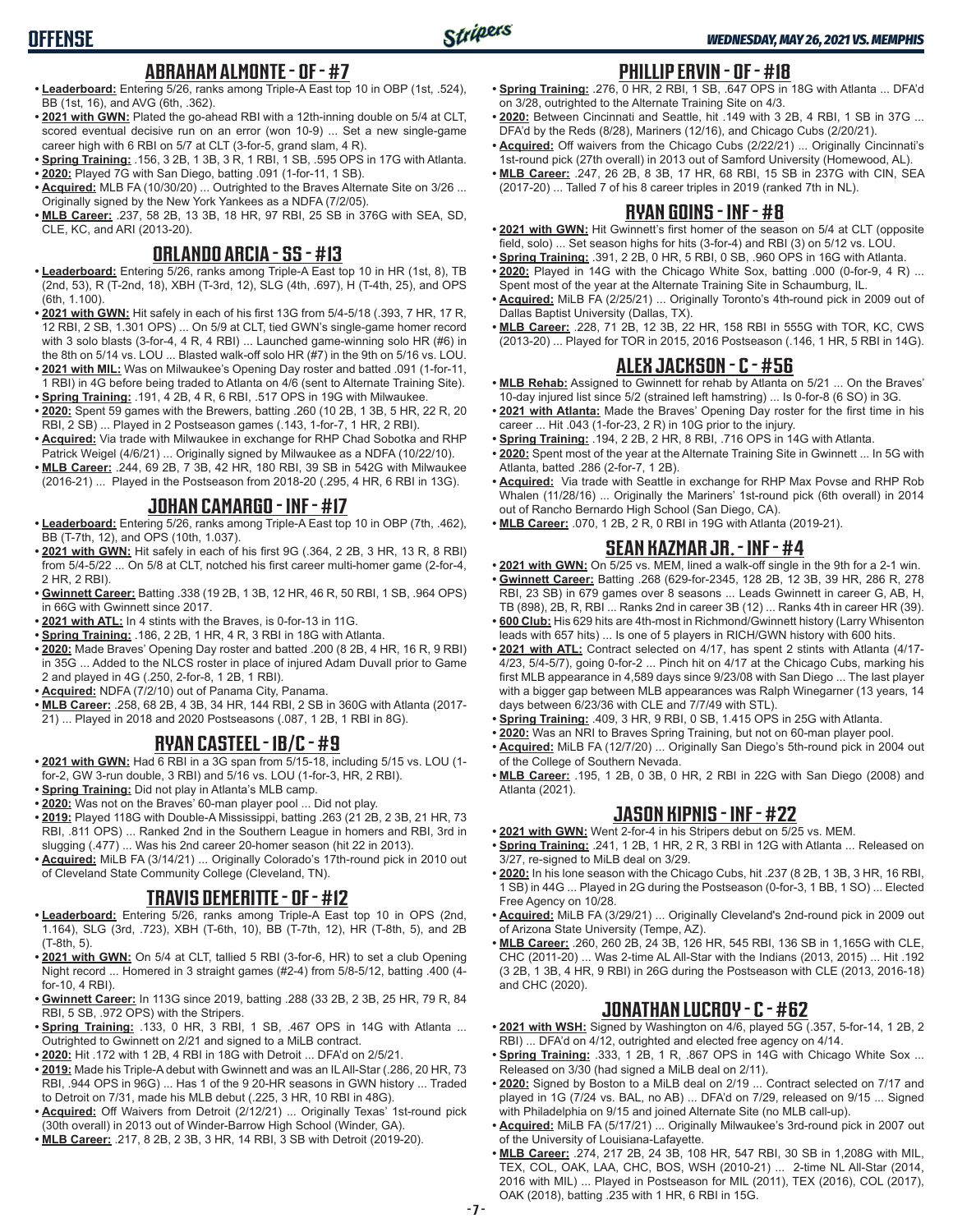### **JEFF MATHIS - C - #1**

- **• 2021 with ATL:** Has his contract selected from the Alternate Training Site on 5/2, went 0-for-9 in 3G before being DFA'd on 5/19 and outrighted to Gwinnett on 5/20.
- **• Spring Training:** .207, 2 2B, 1 HR, 2 RBI in 10G with Philadelphia ... Released on 3/25 (had signed a MiLB deal on 2/16/21).
- **• 2020:** Played 24G with Texas, batting .161 (1 2B, 1 3B, 3 HR, 9 RBI).
- **• Acquired:** MiLB FA (3/29/21) ... Originally the LA Angels' 1st-round pick (33rd overal) in 2001 out of Marianna High School (Marianna, FL).
- **• MLB Career:** .194, 112 2B, 8 3B, 53 HR, 286 RBI, 12 SB in 948G with LAA, TOR, MIA, ARI, TEX, ATL (2005-21) ... in 13 career Postseason games with LAA (2007- 09) and ARI (2017), batting .379 (5 2B, 1 HR, 4 RBI, 1.055 OPS).

## **JONATHAN MORALES - C - #20**

- **• 2021 with GWN:** Tied his single-game career high with 5 RBI on 5/7 at CLT, going 2-for-6 with a 3-run HR (1) in the 9th.
- **• Spring Training:** .250, 0 HR, 1 RBI, 0 SB, 1.200 OPS in 12G with Atlanta.
- **• 2020:** Spent entire year at Braves Alternate Site in Gwinnett (no MLB debut) ... Played for Caguas of the Puerto Rican Winter League (.394, 3 HR, 9 RBI in 13G), earning PWL Postseason All-Star honors.
- **• 2019:** Hit .240 (13 2B, 2 HR, 27 R, 25 RBI) in 80G between Double-A Mississippi and Gwinnett ... Logged 1 game during the IL Playoffs (0-for-1, BB).
- **• Acquired:** Braves' 25th-round pick in 2015 out of Miami-Dade Community College.

## **YOLMER SANCHEZ - INF - #2**

- **• 2021 with GWN:** On 5/7 at CLT, went 3-for-5 with 3 runs, 3 RBI and Gwinnett's first triple of the year.
- **• Spring Training:** .190, 0 XBH, 2 RBI, 1 SB, .451 OPS in 15G with Baltimore ... DFA'd on 3/27, released on 3/30.
- **• 2020:** Played 11G with the Chicago White Sox, batting .313 (3 2B, 1 HR, 1 RBI, 1.164 OPS) ... Made his MLB Postseason debut in the ALWCS (1G, no at-bat).
- **• Acquired:** MiLB FA (3/31/21) ... Originally a NDFA with Chi. White Sox (5/29/09).
- **• MLB Career:** .245, 113 2B, 24 3B, 32 HR, 215 RBI, 30 SB in 657G with the Chicago White Sox (2014-20) ... Won an AL Gold Glove in 2019 (.987 FPCT at 2B).

## **TRAVIS SNIDER - INF/OF - #26**

- **• 2021 with GWN:** Drew 8 walks in his first 3G from 5/5-5/9.
- **• Spring Training:** Did not play in Atlanta's MLB camp.
- **• 2020:** Signed by Miami on 7/24 and reported to the Marlins' Alternate Training Site in Jupiter, FL, but was released on 8/27 and did not reach the Majors.
- **• 2019:** Played for Triple-A Reno in Arizona's system (.294, 22 2B, 4 3B, 11 HR, 41 RBI, 3 SB, .899 OPS in 93G).
- **• Acquired:** MiLB FA (2/26/21) ... Originally Toronto's 1st-round pick (14th overall) in 2006 out of Henry M. Jackson High School (Mill Creek, WA).
- **• MLB Career:** .244, 100 2B, 7 3B, 54 HR, 212 RBI, 22 SB in 630G with TOR, PIT (2008-15) ... Played for PIT in the Postseason from 2013-15 (.250, 1-for-4 in 3G).

#### **DREW WATERS - OF - #11**

- **• Leaderboard:** Entering 5/26, ranks among Triple-A East top 10 in SB (T-9th, 5).
- **• 2021 with GWN:** On 5/18 at NAS, recorded the first multi-homer game of his career (3-for-5, 2 HR, 3 R, 3 RBI) and became the first Gwinnett player to homer from both sides of the plate since Mel Rojas Jr. (7/7/16 at CLT) ... On 5/19 at NAS, fell a triple shy of the cycle in his first 4-hit game at Triple-A (4-for-5, 2B, HR, 2 R, 2 RBI, 2 SB).
- **• MLB.com Prospect Ranks:** #2 (Braves Top 30), #28 (Top 100 Prospects).
- **• Spring Training:** .500, 1 2B, 0 HR, 2 RBI, 1 SB in 4G with Atlanta.
- **• 2020:** Spent entire year at Braves Alternate Site in Gwinnett (no MLB debut).
- **• 2019:** Hit .309 (40 2B, 9 3B, 7 HR, 80 R, 52 RBI, 16 SB) in 134G with Double-A Mississippi and Gwinnett ... Won Southern League Batting Title (.319, best in MIS history) and Most Valuable Player (1st in MIS history) ... Ranked among MiLB top 5 in doubles (T-3rd, 40) and hits (5th, 163).
- **• Acquired:** Braves' 2nd-round pick in 2017 out of Etowah High School (Woodstock, GA) ... Named Gatorade Georgia Baseball Player of the Year in 2017.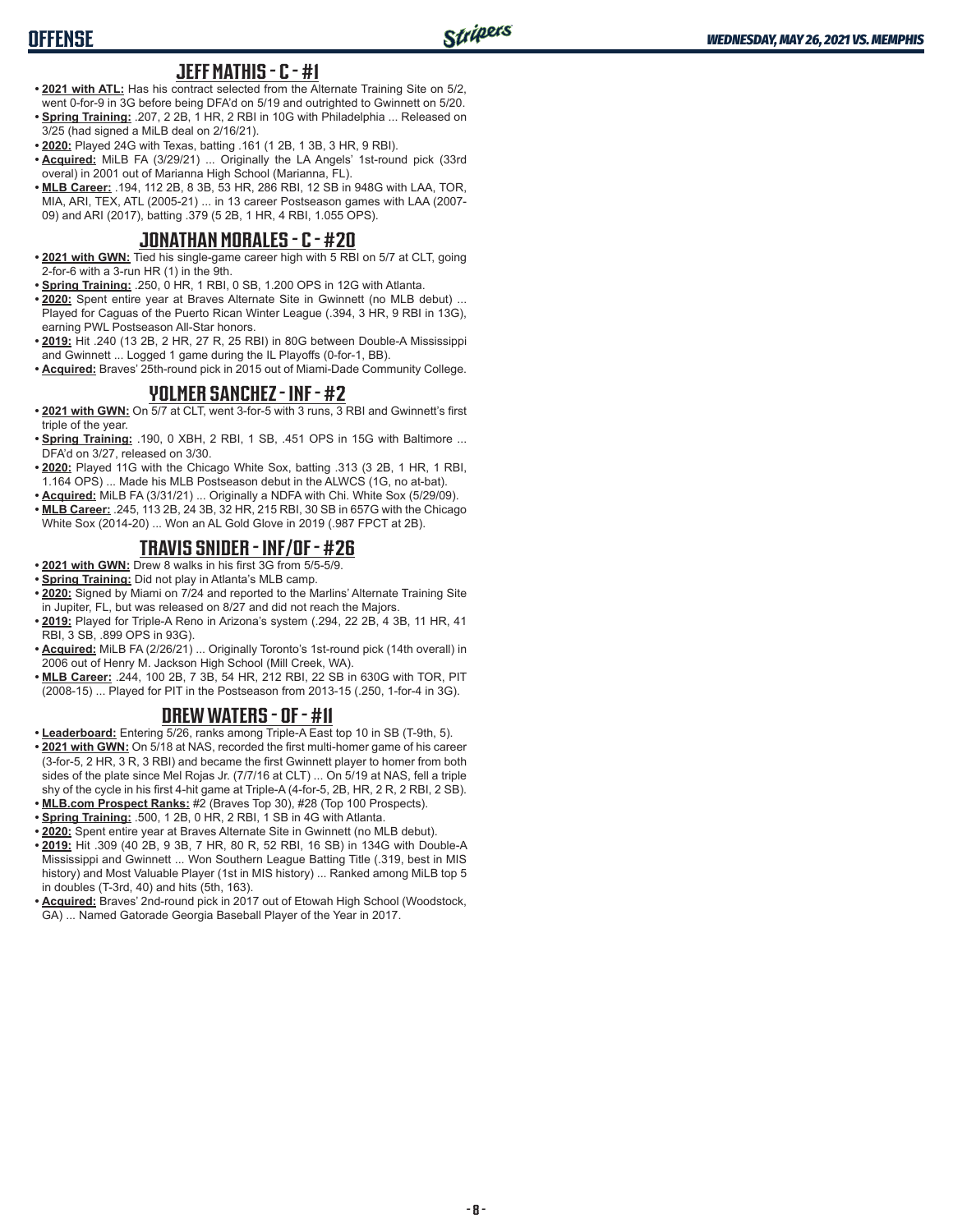## **SEASON SUMMARY**



## **TEAM HIGHS & LOWS**

| <b>OFFENSE:</b>                                                                          |  |
|------------------------------------------------------------------------------------------|--|
|                                                                                          |  |
|                                                                                          |  |
|                                                                                          |  |
|                                                                                          |  |
|                                                                                          |  |
|                                                                                          |  |
|                                                                                          |  |
|                                                                                          |  |
|                                                                                          |  |
|                                                                                          |  |
|                                                                                          |  |
|                                                                                          |  |
|                                                                                          |  |
|                                                                                          |  |
|                                                                                          |  |
|                                                                                          |  |
|                                                                                          |  |
| <b>PITCHING:</b><br>Most Runs Allowed, Inning4 (2x, last: 7th Inning, 5/18 at Nashville) |  |
|                                                                                          |  |
|                                                                                          |  |
|                                                                                          |  |

### **TEAM MISCELLANEOUS**

Most Stolen Bases Allowed, Game ............................. 2 (2x, last: 5/21 at Nashville) Most Caught Stealing, Game ...................................... 1 (4x, last: 5/22 at Nashville)

| Largest Blown Lead (Loss) 3 Runs (5/18 at Nashville, 3-0, 8-9) |  |
|----------------------------------------------------------------|--|
|                                                                |  |
|                                                                |  |
|                                                                |  |
|                                                                |  |
|                                                                |  |
|                                                                |  |
|                                                                |  |
|                                                                |  |
|                                                                |  |

### **INDIVIDUAL HIGHS & LOWS**

| <b>HITTING (GAME):</b> |  |
|------------------------|--|
|                        |  |
|                        |  |
|                        |  |
|                        |  |
|                        |  |
|                        |  |
|                        |  |
|                        |  |
|                        |  |
|                        |  |
|                        |  |
|                        |  |
|                        |  |

#### **PITCHING (GAME):**

| Low-Run 9.0 IP CG …………………………………………………………………………………None |
|-------------------------------------------------------|
|                                                       |

#### **DEFENSE (GAME):**

## **STREAKS**

| OFFENSIVE (LONGEST IN 2021 ONLY): |  |  |  |
|-----------------------------------|--|--|--|
|-----------------------------------|--|--|--|

#### **PITCHING (LONGEST IN 2021 ONLY):**

## **LAST TIME IT HAPPENED (GWINNETT REGULAR-SEASON HISTORY)**

#### **INDIVIDUAL OFFENSE:**

|                                | Homers, Both Sides of Plate  Drew Waters (5/18/21 at Nashville)            |
|--------------------------------|----------------------------------------------------------------------------|
|                                |                                                                            |
|                                |                                                                            |
|                                | Back-to-Back-to-Back Homers  Arcia/Camargo/Demeritte (5/8/21 at Charlotte) |
|                                |                                                                            |
|                                |                                                                            |
|                                |                                                                            |
|                                |                                                                            |
|                                |                                                                            |
|                                |                                                                            |
|                                |                                                                            |
|                                |                                                                            |
|                                |                                                                            |
|                                |                                                                            |
| <b>INDIVIDUAL PITCHING:</b>    |                                                                            |
| <b>9 O-Inning Perfect Game</b> | Never                                                                      |

| 9.0-Inning No-Hitter (Comb.)  Wooten/Marksberry/Ramirez (6/30/16 at Louisville) |
|---------------------------------------------------------------------------------|
|                                                                                 |
|                                                                                 |
| 21 Consecutive Saves Converted Jairo Asencio (9/6/09-8/8/11)                    |
| 25.0-Inning Scoreless Streak Stephen Marek, 25.1 IP (6/6/10-8/2/10)             |

#### **TEAM OFFENSE:**

| <b>TEAM PITCHING:</b>        |  |
|------------------------------|--|
|                              |  |
|                              |  |
|                              |  |
|                              |  |
|                              |  |
|                              |  |
|                              |  |
|                              |  |
|                              |  |
|                              |  |
| <b>TEAM DEFENSE:</b>         |  |
|                              |  |
|                              |  |
| <b>TEAM MISCELL ANEOLIS:</b> |  |

#### **TEAM MISCELLANEOUS:** 18-Run Margin of Victory .......................................... 5/7/21 at Charlotte (Won 19-1) 21-Run Margin of Defeat .........................................7/13/12 at Louisville (Lost 1-22)